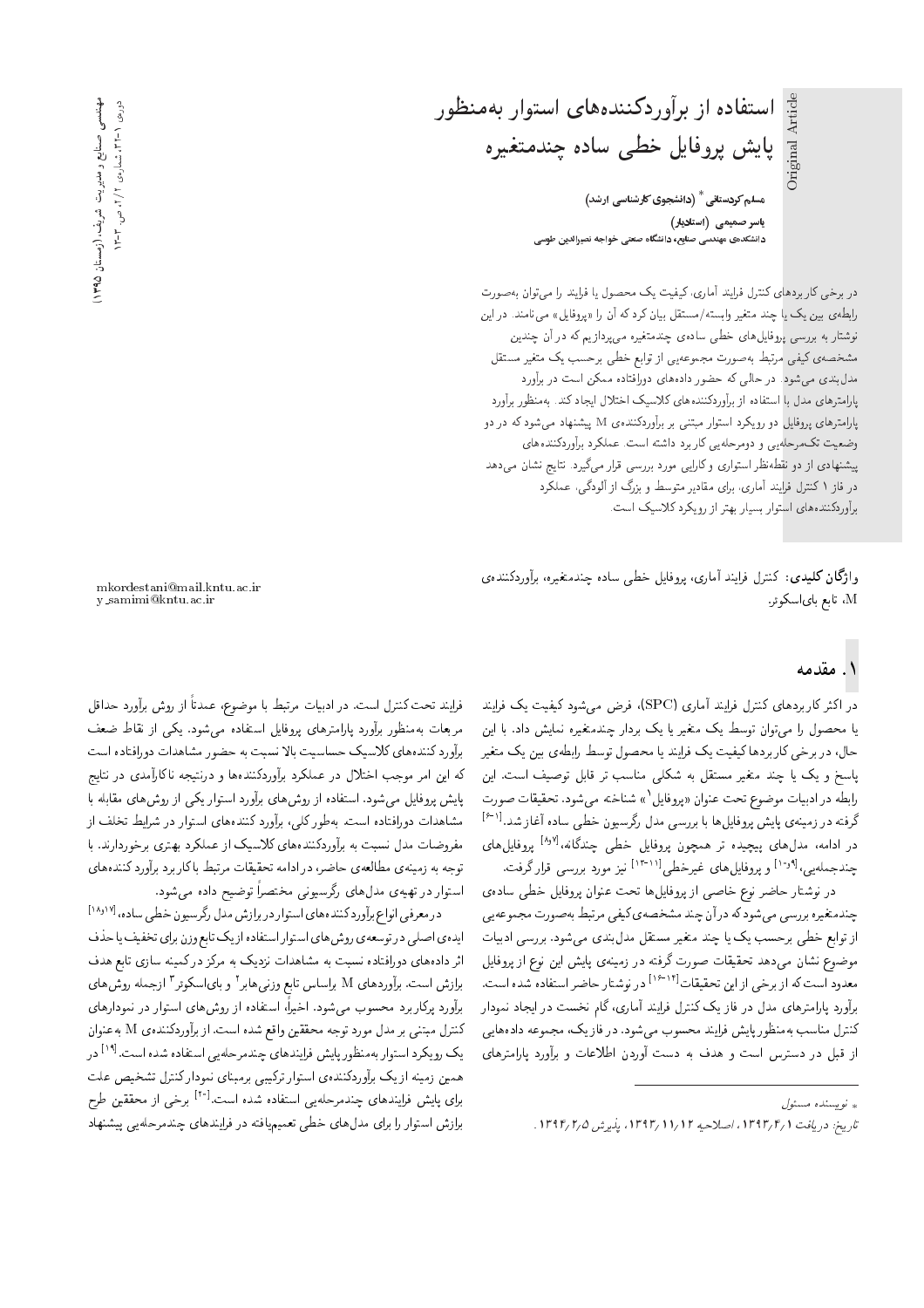کردهاند<sup>۲۱۱</sup> در تنها مطالعه ی صورت گرفته درخصوص استفاده از روش های استوار<br>منابع استفاده استان ایران استفاده برای استفاده از آن با با با با استفاده بهمنظور پایش پروفایل<sup>[۲۲]</sup> از برآوردکننده،ی M بهمنظور برآورد و پایش پروفایل های<br>مطالعه خطی ساده استفاده شده است. همچنین یک روش استوار دومرحلهیی بهمنظور پایش میانگین و پراکندگی فرایند با استفاده از برآوردکننده M کاربرد داشته است.<sup>[۲۴٫۲۳]</sup><br>میانگین و بازار با مقدم

دراين مطالعه از برآوردكننده هاي استوار بهمنظور يايش يروفايل سادهي جندمتغيره |استفاده شده است. در این خصوص، از برآوردکنندهی M بهمنظور برآورد پارامترهای مدل در فاز I استفاده میشود. سپس عملکرد روش های پیشنهادی با روش حداقل مربعات در حضور و عدم حضور ألودگي بررسي و مقايسه مي شود.

برای ارائهی بهتر مطالب مورد نظر در نوشتار حاضر، در بخش ۲ به تشریح مدل و مفروضات آن پرداختهایم؛ در بخش ۳، روش پیشنهادی و دو رویکرد استوار مورد نظر ارائه شده است؛ در بخش ۴ و ۵ روشها از دو نقطه نظر استواری و کارایی بررسی و مقایسه شده است؛ و نهایتاً در بخش ۶ نیز نتیجهگیری و زمینههای آتی تحقيق در اين حوزه مطرح شده است.

# ۲. مدل و مفروضیات

طبق تعریف کنگ و آلباین<sup>[۱]</sup> هر پروفایل شامل مجموعهیی از اندازهگیریها با یک<br>منصوبات دیگری ک متغیر پاسخ (y) و یک یا چند متغیر مستقل ( $x$ ) است که بهمنظور ارزیابی کیفیت یک فرایند یا محصولِ تولیدشده استفاده میشود. با این حال، در بعضی از کاربردها<br>بر مسکن اسلامی این مصرف از این این مصرف است. كيفيت يك فرايند يا يك محصول را مى توان توسط يك پروفايل خطى سادهى چندمتغیره مشخص کرد، که در آن عبارت «ساده» اشاره به وجود یک متغیر مستقل و عبارت «چندمتغیره» اشاره به وجود چندین متغیر وابسته (پاسخ) دارد.

فرض کنید  $m$  نمونه از دادههای گذشته در دسترس است. در هر نمونه،  $n$  مقدار برای متغیر مستقل و برای هر مقدار از متغیر مستقل، p متغیر پاسخ مرتبط وجود دارد. از  $(x_{ik}, y_{i1k}, y_{i1k}, ..., y_{ipk})$ ام،  $n$  مشاهده به صورت ( $x_{ijk}$ , این که  $s_{ik}$   $x_{ik}$  که  $i = N, 7, ..., m$  مقدار  $i = 0, 7, ..., n$  مقدار نام از متغیر مستقل و  $y_{ijk}, y_{i1k}, y_{i1k}, ..., y_{ipk}$  متغیرهای پاسخ مرتبط در نمونه تصادفی ام را نشان میدهند. در هر نمونه، رابطهی بین متغیر مستقل  $x$  و متغیرهای پاسخ $k$ چنين تعريف مىشود:  $y$ 

$$
\mathbf{Y}_k = \mathbf{X}_k \mathbf{B}_k + \mathbf{E}_k, \quad k = \lambda, \lambda, ..., m
$$
 (1)

که در آن  $W_k = (y_{1k}, y_{1k}, ..., y_{nk})^T$  یک ماتریس  $n \times p$  از متغیرهای پاسخ  $n\times$  7 در نمونه $k$ ی  $k$ ام است. ماتریس  $\mathbf{X}_k = \left[ \begin{array}{cc} \chi & x_k \end{array} \right]$  در نمونه ازمتغیرهای مستقل است. فرض میشود که ماتریس  $\mathbf{X}_k$  از یک نمونه به نمونهی دیگر ثابت است. ماتریس  $\mathbf{B}_k = (\beta_{*k},\beta_{*k})^T$ یک ماتریس  $\times$  ۲ از پارامترهای  $\mathbf{F}_k = (\beta_{*k},\beta_{*k})^T$ مدل رگرسیونی است. ماتریس  $\mathbf{E}_k = (\varepsilon_{1k}, \varepsilon_{1k}, ..., \varepsilon_{nk})^T$  نیز یک ماتریس $\mathbf{E}_k = \left(\varepsilon_{1k}, \varepsilon_{2k}, ..., \varepsilon_{nk}\right)^T$ از عبارات خطا برای نمونهی kk |ست. در ادبیات رگرسیون خطی چندمتغیره، $n\times p$ بردار عبارات خطا برای هر مشاهده  $(\varepsilon_{ik})$  دارای یک توزیع نرمال p متغیره با بردار میانگین p متغیرہی <u>°</u> و ماتریس کوواریانس p × p یک است. برای<br>مصدر میں ایک مالک میان نمونهى تصادفى  $kام، برآورد حداقل مربعات براى  $\mathbf{B}_k = (\beta_{^*k},\beta_{^*k})^T$  كه مقدار $\chi^T$  ، مسلمان مربعا$ ا راکمینه کند، چنین تعریف میشود:<sup>[۲۵]</sup><br>|  $\left(\mathbf{Y}_k-\mathbf{X}\widehat{\mathbf{B}}_k\right)^T\left(\mathbf{Y}_k-\mathbf{X}\widehat{\mathbf{B}}_k\right)\bigg\vert$ 

$$
\widehat{\mathbf{B}}_k = \left(\widehat{\beta}_{k}, \widehat{\beta}_{k}\right)^T = \left(\mathbf{X}^T \mathbf{X}\right)^{-1} \mathbf{X}^T \mathbf{Y}_k \tag{1}
$$

### ۳. روش ييشنهادي

برآوردكننده ى استوارى كه در اين تحقيق از آن استفاده شده است، برآوردكنندهى M است که برای اولین بار توسط هابر<sup>[16]</sup> تعریف شد. این برآوردکننده که شکل عام<br>آ برآورد بیشینه درستنمایی (MLE) ' است، تابعی از باقی.اندهها را که بهصورت<br>سامنستان عبارت ۳ تعریف میشود کمینه میکند:

$$
\min \sum_{i=1}^{n} \rho \left(\frac{e_i}{s}\right) \tag{7}
$$

 $s$  به طوری که  $s$  یک برآورد استوار از مقیاس است. یکی از انتخابهای معمول برای میانگین انحراف مطلق نرمال شده (MADN) است که برآوردی استوار و نااریب است و مطابق رابطهی ۴ تعریف می شود:

$$
s = \frac{median |e_i - median(e_i)|}{\gamma_f \gamma \gamma \delta} \tag{f}
$$

 $\psi(.)$  همچنین (.) $\rho$  تابعی با ویژگی $\lambda$ های خاص و مشتق $\mu$ یر است که مشتق آن را با  $^{[1\lambda]}$ نشان میدهند. شرایط تابع ( )  $\rho(.)$  عبارت است از:

- و اید تابعی غیر نزولی از  $|x|$  باشد.  $\rho(x)$ 
	- $\rho(\cdot) = \cdot$   $\bullet$
- و إ $\rho(x)$  برای  $x>s$  اکیداً صعودی است.
- ا چنانچه  $\rho(x) = \rho(\infty) = \rho(x)$  متناهی باشد.

یکی از توابع معروف که اکثراً در مطالعات مورد استفاده قرارگرفته تابع بایاسکوئر است. در نوشتار حاضر نیز از تابع بای اسکوئر استفاده شده است. این تابع چنین تعريف مي شود:

$$
\rho(x) = \begin{cases} \n\lambda - \left[\lambda - \left(x/k\right)^{\tau}\right]^{\tau} & \text{if } |x| \le k \\ \n\lambda & \text{if } |x| > k \n\end{cases} \tag{2}
$$

$$
\psi(x) = \begin{cases} x - \left[1 - \left(x/k\right)^{\mathsf{T}}\right]^{\mathsf{T}} & \text{if } |x| \le k \\ \circ & \text{if } |x| > k \end{cases} \tag{\mathsf{F}}
$$

پارامتر & به نحوی انتخاب میشودکه برآوردکننده $\omega$  حاصل تحت توزیع نرمال دارای واریانس مجانبی مناسب و درنتیجه کارایی مجانبی مطلوب باشد. در جدول ۱ مقادیر  $\mathbb{R}^{|\mathbf{Y}|\mathbf{Y}|}$ بهازای مقادیر مختلفی از کارایی و تعداد متغیرهای پاسخ  $y$  ارائه شده است  $k$ 

رابطهی ۳ برای حالت تکمتغیره صادق است، اما در حالت چندمتغیره که ما چند متغير پاسخ و درنتيجه چند باقىمانده براى هر پروفايل داريم، بايد از نرم ماهالانوبيس باقى ماندهها بهجاى باقى ماندهى انفرادى استفاده كنيم. براى ماتريس هاى داده شده

جدول ۱ . مقدار k برای تابع بای اسکوئر به ازای مقادیر مختلف کارایی و تعداد متغیرهای پاسخ (درصورتی که خطاها از توزیع نرمال پیروی کنند).

| P (تعداد متغير پاسخ) P |      |      |      |                    |
|------------------------|------|------|------|--------------------|
| ۵                      |      |      |      | كارايي             |
| ۴٫۳۴                   | ۳٫۸۲ | ۳٫۵۱ | ۲٬۱۴ | $\cdot$ , $\wedge$ |
| ۵٬ ۱۸                  | ۴٫۶۲ | ۴٬۲۸ | ۳٬۸۸ | $\cdot$ , 9,       |
| ۶٬۱۰                   | ۵٬۴۸ | ۵٬۲۱ | ۴٬۶۸ | ٬٫۹۵               |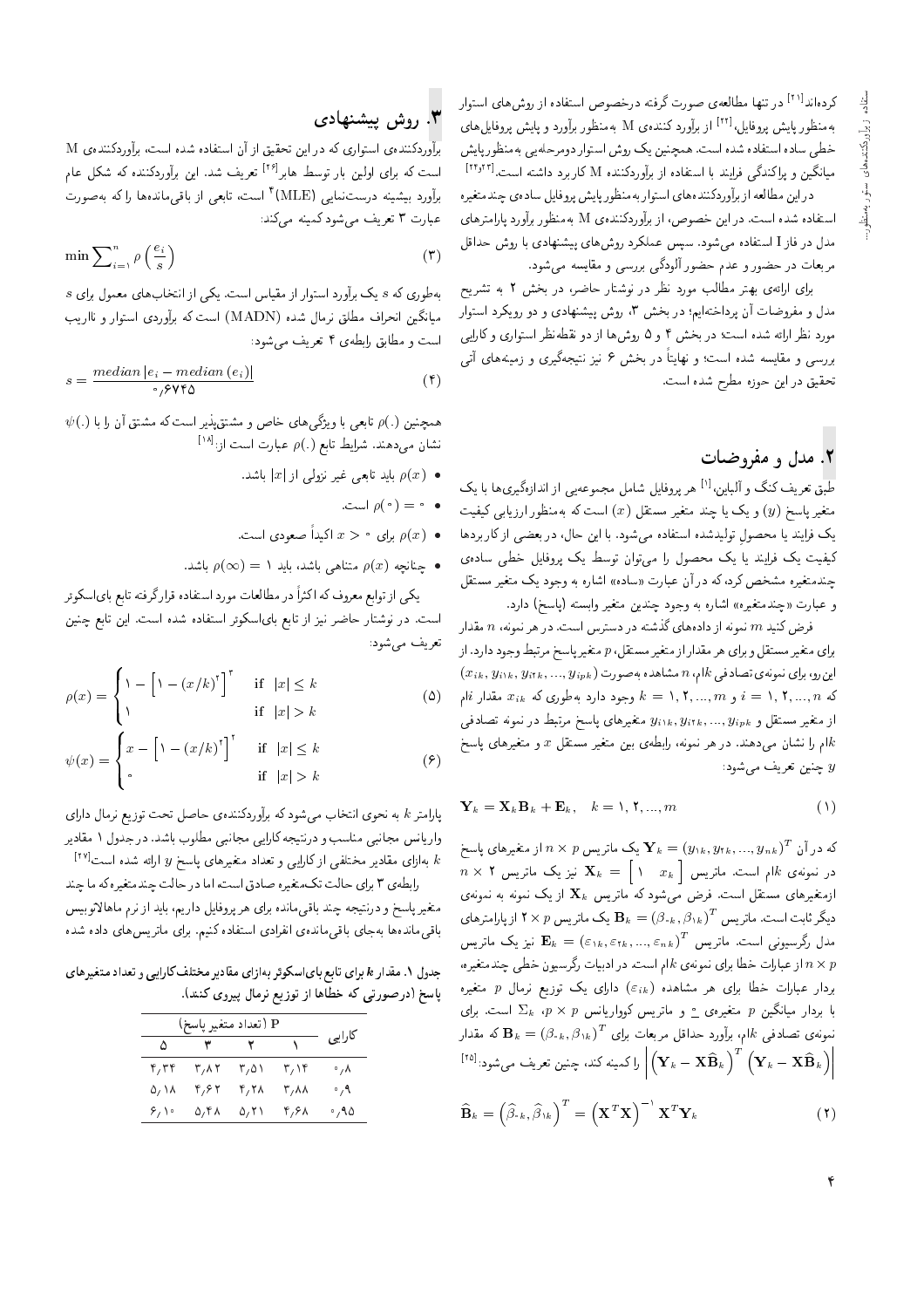$d_i$  ( $\mathbf{B},\Sigma)$ و  $\Sigma \in R^{q \times q}$ ، نرم ماهالانوبیس باقی. $\Sigma \in R^{q \times q}$  و  $\mathbf{B} \in R^{p \times q}$ که  $(i = 1, ..., n)$  نشان داده میشود، و چنین تعریف میشود:

$$
d_i\left(\mathbf{B}, \Sigma\right) = \left(\widehat{u}_i\left(\mathbf{B}\right)^T \Sigma^{-1} \widehat{u}_i\left(\mathbf{B}\right)\right)^{1/t} \tag{V}
$$

که در آن،  $\mathbf{B}=\mathbf{y}_i-\mathbf{B}^T\mathbf{x}_i$  بنابراین رابطهی ۳ به رابطهی ۸ تغییر شکل مییابد.

$$
\min \sum_{i=1}^{n} \rho \left( \frac{d_i \left( \widehat{\beta} \right)}{s} \right) =
$$

$$
\min \sum_{i=1}^{n} \rho \left( \frac{\left[ \left( \mathbf{y}_i - \mathbf{B}^T \mathbf{x}_i \right)^T \Sigma^{-1} \left( \mathbf{y}_i - \mathbf{B}^T \mathbf{x}_i \right) \right]^{1/4}}{s} \right)
$$

$$
(A)
$$

بدین ترتیب، با مشتقگیری از رابطهی ۸ نسبت به ماتریس ضرایب و ماتریس کوواریانس، و مساوی صفر قرار دادن رابطهها، برآوردکنندههای مناسب برای  $\mathbf B$  و  $\Sigma$  به دست میآید. برای حل دستگاه معادلات مذکور، بهعلت پیچیده بودن عملیات محاسباتی از یک الگوریتم تکرارشونده بهنام «حداقل مربعات موزون تکرارشونده (IRLS)°» استفاده می شود.

 $m$  برای برآورد ماتریس ضرایب پروفایل خطی ساده چندمتغیره، فرض می شود  $n$  بروفایل با اندازه نمونهی  $n$  در دسترس است. ابتدا براساس مشاهدات هر بروفایل می توان ماتریس ضرایب پروفایل را با استفاده از برآوردکنندهی M تعیین کرد که آن را با  $\beta_i$  ( $i = 1, ..., m$ ) نمایش می $\alpha$ هیم. بنابراین بردار ضرایب برای تمامی بروفايل بهصورت  $\{\beta_1,...,\beta_m\} = \mathbf{B} = \{0, ..., \beta_m\}$  قابل حصول است. حال براى تعيين ماتریس ضرایب نهایی حاصل از  $m$  پروفایل دوگزینه پیش رو خواهد بود:۱. استفاده از عملگر میانگین روی بردار ضرایب B؛ مطابق این روش، درایههای متناظر هر ماتريس ضرايب براي كليهي  $m$  پروفايل جمع و بر تعداد كل پروفايل ها يعني  $m$  تقسيم میشود. این روش را «برآورد کنندهی M تکمرحلهیی» نامیده و در شبیهسازی های أن را با «M» نمايش ميدهيم (الكوريتم اين روش در پيوست الف ارائه شده است) ۲. استفاده از یک برآوردکنندهی M دیگر روی بردار ضرایب B. براین اساس هریک از درایههای متناظر از ماتریس ضرایب  $m$  پروفایل را یک متغیر در نظر گرفته و  $m$  با استفاده از برآوردکننده $\, {\rm M} \,$  چندمتغیره، ماتریس ضرایب نهایی برای کلیهی پروفایل حاصل میشود (الگوریتم این روش نیز در پیوست ب ارائه شده است). این روش را «برآوردكنندهى M دومرحلهيى» ناميده و در شبيهسازىها آن را با «M۲» نمایش می دهیم.

برای برآورد ماتریس کوواریانس عبارات خطا در رابطهی ۱، که بهویژه بهمنظور تجزیه و تحلیل آماری، طراحی نمودارکنترل و اندازهگیری قابلیت فرایند حائز اهمیت است از روش استوار ارائه شده در مطالعات پیشین<sup>[۲۲]</sup> استفاده میشود. این روش را بهمنظور استفاده در فضاى چندمتغيره چنين اصلاح كردهايم:

$$
\text{MSE}_{j} = \frac{\sum_{i=1}^{n} (w_{i} \varepsilon_{i})^{T} (w_{i} \varepsilon_{i})}{n - p}
$$
\n(4)

$$
\widehat{\Sigma}_b = \text{MSE} = \frac{\sum_{j=1}^m \text{MSE}_j}{m} \tag{1.5}
$$

که در آن  $\widehat{\Sigma}_b$  یک برآورد اریب از  $\Sigma$  است، و مقادیر  $w_i$  و  $\varepsilon_i$  بهترتیب وزن و مقدار خطا براى اندازه نمونهى ilم پروفايل است كه از آخرين مرحله از الگوريتم IRLS به دست میآید.  $m$  نیز تعداد پروفایلها را نشان میدهد. از آنجا که برآورد استوار

ارائهشده اریب است، محققین پیشنهاد میکنند<sup>[۲۲]</sup> با استفاده از یک ضریب ثابت، برَّاورد استوار پیشنهادی را در غیاب دورافتادهها نااریب کنیم. این ضریب ثابت که با  $I_n$  نشان داده میشود، وابسته به اندازه نمونهی  $n$  است. بهعبارت دیگر، برآورد  $I_n$  نااریب برای ماتریس کوواریانس عبارات خطا یعنی  $\widehat{\Sigma}$ ، از ضرب  $\widehat{\Sigma}$  در ضریب به دست می $\big[$ ید. بنابراین می $\bar{\mathbf{q}}$ ان نوشت:  $E\left[\, \widehat{\Sigma}_{\,b}\, \right] = E\left[\, \widehat{\Sigma}\, \right] = E\left[\, \widehat{\Sigma}_{\,b}\, \right]$ . در عمل، با تولید & بار شبیهسازی از  $m$  پروفایل بهاندازهی نمونه  $n$ ، ضریب  $I_n$  مطابق رابطهی ١١ قابل محاسبه است:

$$
I_n = \frac{\sum}{\frac{\sum_{i=1}^k \hat{\Sigma}_{bi}}{k}} \tag{1}
$$

که در آن  $\widehat{\Sigma}_{\,bi}$  ماتریس کوواریانس عبارات خطا در  $i$ امین مرتبهی شبیهسازی است و مطابق رابطهی ۱۰ به دست آمده است. تعداد تکرار شبیهسازی بهمنظور به دست آوردن یک ضریب مناسب  $I_n$  باید تا حد ممکن بزرگ باشد.

در ادامه دو رویکرد برآورد استوار پیشنهادی در مقایسه با برآوردکنندهی کلاسیک حداقل مربعات مورد بررسی و ارزیابی قرار خواهد گرفت. بهمنظور ارزیابی استواری و کارایی هر یک از برآوردکنندهها، از دو معیار نقطهی شکست (BP) ۶ و تابع تأثیر (IF) بهعنوان شاخصهای استواری، و از دو معیار میانگین ماتریس اریبی (MBM)^ و میانگین ماتریس مربعات خطا (MSEM)<sup>۹</sup> به عنوان شاخص های کارایی استفاده شده است.

# ۴. استواری برآوردکنندهها ۰۱.۴ تابع تأثير

طبق تعریف مارونا و همکاران<sup>[۱۸]</sup> تابع تأثیر (IF) یک برآوردکننده نشانگر عملکرد منحنی حساسیت ۱<sup>۰</sup> آن در حالت مجانبی است. منحنی حساسیت استاندارد برای برآوردکننده $\widehat{\theta}$  با استفاده از نمونهی تصادفی  $(X_1,...,X_n)$ ، بهصورت تابعی از موقعیت دادهی دورافتاده . $x$  تعریف می شود:

$$
SC_n(x.) = \frac{\widehat{\theta}(x_1, ..., x_n, x_1) - \widehat{\theta}(x_1, ..., x_n)}{\sqrt{(n+1)}}
$$
(11)

بنابراین، تابع تأثیر نشانگر رفتار ‱ است، زمانی که نمونه شامل یک درصد کوچک از نقاط دورافتاده باشد:  $(\varepsilon)$ 

$$
\text{IF}_{\hat{\theta}} = \lim_{\varepsilon \downarrow^*} \frac{\hat{\theta}_{\infty} \left( \left( 1 - \varepsilon \right) F + \varepsilon \delta_{x.} \right) - \hat{\theta}_{\infty} \left( F \right)}{\varepsilon} \tag{17}
$$

جرم نقطهیی داده دورافتاده . $x$  است. عبارت  $(\Gamma + \varepsilon \delta_x)$  ( ۱ – ۶) جرم نقطهیی داده دورافتاده  $\delta_x$ مقدار مجانبی از برآوردکننده $\widehat{\theta}$  است هنگامی که توزیع مفروض با  $F$  نشان داده میشود، و  $\varepsilon$  درصدی از دورافتادههاست که برابر  $x$  باشند. در اینجا بهمنظور به دست أوردن منحنى حساسيت برأوردكنندهها بهصورت تقريبى، از مدل ارائه شده توسط نورالسناء و همکاران<sup>[۱۵]</sup> استفاده میکنیم. بدین منظور ابتدا ۲۰ پروفایل با اندازه  $y_1 = \mathbf{r} + \mathbf{r} x + \varepsilon_1$  نمونه $\mathbf{v} \circ \mathbf{r}$  از یک پروفایل خطی ساده $\mathbf{v}$  دمتغیره بهصورت و  $x + \varepsilon + y = y$  که در آن ۶۱ و ۶۱ از توزیع نرمال دومتغیره با بردار میانگین ا<br>۱<sub>۵٫۵</sub> | پیروی میکنند تولیدکرده. سپس یک صفرو ماتریس کوواریانس | ۰٫۵°<br>. مشاهده از هر پروفایل را با یک دادهی دورافتاده . x تعویض میکنیم. پس از آن، مقدار . $x$  از ۱۰– تا ۱۰ بهصورت افزایشی، و باگام ۰٫۲۵ تغییر مییابد و مقدار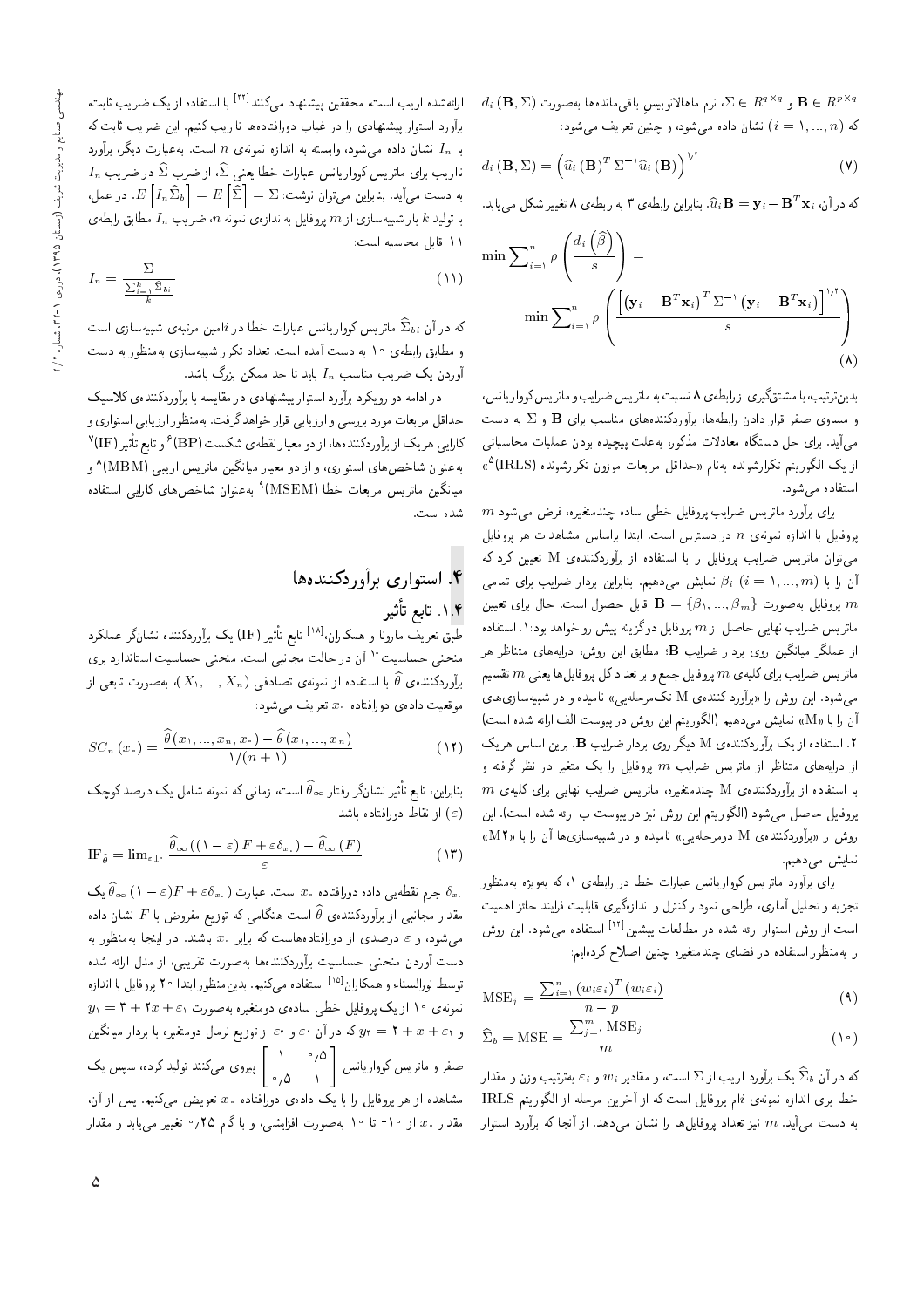

انحراف برای هر روش برآورد و بهازای هر مقدار از . $x$  محاسبه میشود. این فرایند ۱۰۰۰ بار تکرار، و مقدار متوسط  $SC(x.)$  برای هر رویکرد برآورد حاصل میشود (شكل ١).

چنان که در شکل ۱ مشاهده میشود، روش حداقل مربعات LS نسبت به داده دورافتاده بسیار حساس است و منحنی حساسیت برای این برآوردکننده بیکران است. در مقابل دو روش پیشنهادی M و M نسبت به داده دورافتاده از حساسیت کم تری برخوردارند و منحنی حساسیت آنها کراندار است. برای دورافتادگی های کوچک، حساسیت روش LS در مقایسه با دو روش پیشنهادی کمتر است، درحالی که برای آلودگی های متوسط و بزرگ برآوردکنندههای استوار در مقایسه با برآوردکنندهی کلاسیک حساسیت کم تری دارند و برای آلودگی های بسیار بزرگ نیز اصلاً تحت تأثیر دورافتادگی قرار نمیگیرند.

#### ۲.۴. نقطهی شکست

در یک تعریف کلمی، نقطه $_2$  شکست (BP) برای برآوردکننده $\widehat{\theta}$  برابر است با  $\widehat{\theta}$  بزرگ $\tilde{\tau}$ رین میزان آلودگی یا نسبتی از نقاط غیر معمول در دادهها، بهطوری که در حضور آنها همچنان قادر به ارائهى اطلاعات مفيد درمورد  $\theta$  يعنى توزيع نقاط معمول باشد<sup>[۱۸]</sup> از اینرو، هرچه مقدار نقطه ی شکست بزرگ تر باشد بیانگر نیرومندی برآوردکننده در برابر ألودگی است؛ به عبارت دیگر، تعداد مشاهدات ألوده، بیشتری برای تأثیرگذاری بر برآوردکنندهی استوار لازم است. مارونا<sup>۲۸]</sup> نشان میدهد نقطهی شکست برآورد کنندهی حداقل مربعات برابر با صفر است، یعنی وجود حتی یک مشاهدهی دورافتاده می;تواند عملکرد این برآوردکننده را تحت تأثیر قرار دهد و موجب توليد اطلاعات نادرست درمورد توزيع فرايند شود. در مقابل، نقطهي شكست  $p$  برآوردکننده ی $\rm M$  در حالت چندمتغیره کوچک تر یا مساوی  $\frac{1}{p+1}$  است، که در آن تعدادمتغیرهای پاسخ وابسته را نشان میدهد. بنابراین، با افزایش  $p$  نقطه $\epsilon$  شکست برآوردكنندهى M كاهش مى يابد.

# ۵. کارایی برآوردکنندهها

در این قسمت، کارایی روشهای پیشنهادی با روش حداقل مربعات خطا مورد ارزیابی و مقایسه قرار میگیرد. برای این منظور از دو معیار ماتریس میانگین اریبی (MBM) و ماتریس میانگین مربعات خطا (MSEM) برای بررسی میزان نزدیکی برآورد حاصل با مقدار اصلبي پارامتر استفاده شده است. هرچه مقدار این دو معیار

کوچک تر باشد از دقت بالای روش برآورد حکایت دارد. این دو معیار را چنین تعریف می کنند: [<sup>۲۹]</sup>

$$
\text{MBM}\left(\widehat{B}\right) = E\left(\widehat{B} - B\right) \tag{15}
$$

$$
\text{MSEM}\left(\widehat{B}\right) = E\left\{vec\left(B - B\right)^T \times \left(vec\left(\widehat{B} - B\right)^T\right)^T\right\} \tag{12}
$$

 $(i = a_i \, s \, A_{p \times q} = (a_1, ..., a_q)$  بەطورى كە عملگر  $vec(A) = [a_1^T, ..., a_a^T]^T$  ستون های آن را نشان می دهد به صورت  $(a_1^T, ..., a_a^T)^T$ تعریف میشود و حاصل یک بردار ستونی با ابعاد ۱ ×  $q \times p$  است.

 $||\text{MBM}||_F =$ به منظور مقايسه ی MBM برآوردكننده ها، از نرم فرو بنيوس به صورت استفاده میشود که تحت عنوان میانگین مطلق  $\sqrt{tr\{\text{MBM}^T\times\text{MBM}\}}$ اریبی (MAB)<sup>١١</sup> نیز شناخته می شود. بهطور مشابه برای مقایسهی معیار MSEM برآوردکنندهها از اثر ماتریس یا به عبارت دیگر (trace(MSEM استفاده می شود.

برای مقایسهی برآوردکنندهها در این مقاله از مدل مورد نظر دیگر محققین<sup>[۱۵]</sup> بهمنظور شبیهسازی دادهها استفاده مهرشود. مدل بروفایل خطبی سادهی چندمتغیره را به صورت رابطهی ۱۶ در نظر بگیرید:

$$
Y_1 = \mathbf{Y} + \mathbf{Y}x + \varepsilon_1, \qquad Y_1 = \mathbf{Y} + x + \varepsilon_1 \qquad (\mathbf{Y})
$$

که مقادیر  $x_i$  بهصورت مجموعهی  $[ \, \backslash \, , \, \mathsf{y}, \, \mathsf{y}, \, \mathsf{A}, \, \mathsf{A}, \, \backslash \, \bullet \, ]$  تعریف شده است. بردار خطا (٤١,٤٢) نیز از یک توزیع نرمال دومتغیره با بردار میانگین صفر و برآورد ماتریس کوواریانس عبارات خطا با مقدار اولیهی آن برای سه روش مورد بررسی مقایسه می شود. برای این منظور تنها از معیار (trace(MSEM استفاده می کنیم (جدول ۲). هر پارامتر با استفاده از ۵۰۰ بار شبیهسازی از ۲۰ پروفایل .<br>برآورد شده است. بهمنظور برآورد این پارامترها فرض شده است که q درصد از عبارات خطا از توزیع نرمال دومتغیره  $N(\mathord{\circ}, \Sigma)$  تولید شده، و مقادیر  $q$  بهصورت { ٢, ٥, ٥, ٥, ٥, ٥, ٥, ٥ ٠, ٥} در نظركرفته شد. چنان كه در جدول ٢ مشاهده مى شود در صورت عدم وجود آلودگی دو روش استوار پیشنهادی همانند روش کلاسیک عمل می کنند و درصورت وجود آلودگی عملکرد آنها بهخصوص برای مقادیر بزرگ ∑ بسیار بهتر از روش كلاسيك است. همچنين مشاهده مي شود كه مقادير (trace(MSEM برای روش M۲ در مقایسه با روش M کوچکتر است، و این خود نشان میدهد روش استوار دومرحلهیی در مقایسه با روش استوار تک مرحلهیی در مواجهه با دادهی دورافتاده از توان بالاترى برخوردار است.

در ادامه، بهمنظور مقایسهی عملکرد برآوردکنندهها از نقطهنظر ماتریس ضرایب برآوردشده، از دو معیار MAB و trace(MSEM) استفاده شده است. همچنین برای انجام این مقایسه دو نوع آلودگی در نظر گرفته شده است. در آلودگی نوع اول ما به تولید دادههای دورافتاده براساس تغییر در بردار میانگین و ماتریس کوواریانس توزیع عبارات خطا می پردازیم. در جداول ۳ و ۴ نتایج برای درصدهای ألودگی نشان داده شده است. در جدول ۳ که نتایج  $q = [ \circ \circ \circ, \circ, \circ, \circ, \circ, \circ, \star]$ ألودگی با ایجاد تغییر در ماتریس کوواریانس توزیع عبارات خطا داده شده، مشاهده میشود که با افزایش  $q$  و  $\Sigma$  تغییر چندانی در نتایج حاصل نشده، و این خود نشانگر تأثيرنپذيرفتن ماتريس ضرايب برآوردشده نسبت به تغيير در ماتريس كواريانس عبارات خطاست.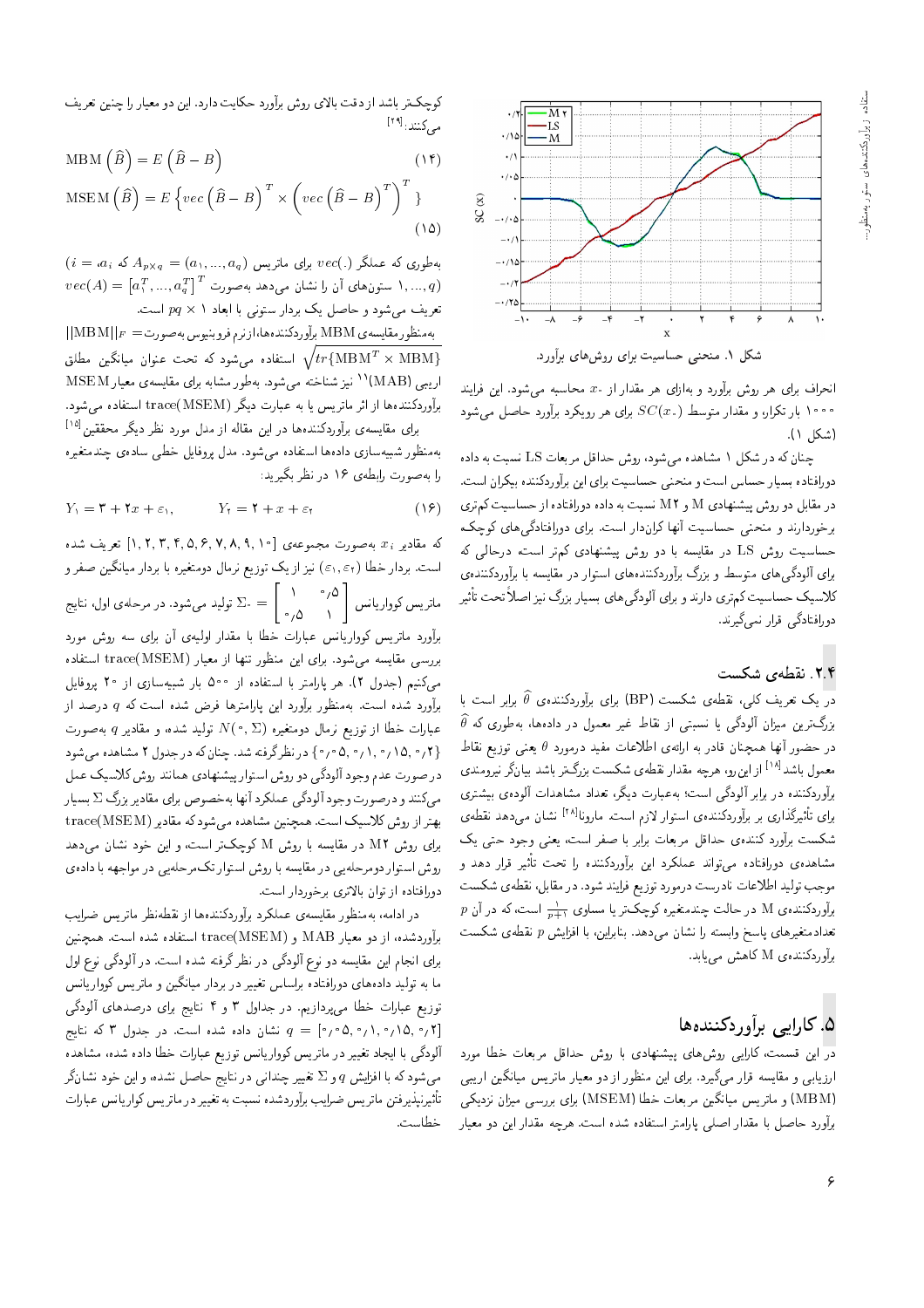بهخصوص برای M۲ نسبت به روش LS بسیار کم تر است. این نتیجه حاکمی از برتری برآوردکنندههای استوار نسبت به برآوردکنندهی کلاسیک در مواجهه با دادهی دورافتاده است. نكتهى قابل توجه آن است كه در اين جدول نيز عملكرد روش استوار دومرحلهیی نسبت به روش استوار تکمرحلهیی بهتر است. چنان که ذکر شد <mark>د</mark>ر نوشتار حاضر از دو نوع ألودگی برای مقایسه، عملکرد برآوردکنندهها از نقطهنظر ماتريس ضرايب برأورد شده استفاده شده است.

آلودگی نوع دوم از طریق ایجاد شیفت در عرض از مبداء و شیب بروفایل ها رخ میدهد. برای این منظور، فرض شده است درصدی از مشاهدات از مدلی با - ۲ + ۸ - ۲ + ۳  $\int$  تولید شدهاند. در جدول ۵ نتایج بهازای  $\begin{bmatrix} r+\lambda & r+\lambda \\ r+\lambda & r+\lambda \end{bmatrix}$ ماتريس ضرايب | .<br>شیفت در عرض از مبداء و شیب پروفایل اول نشان داده شده است. فرض بر  $q \times \hat{\Lambda}$ آن است که ۱۰۰٪ $\setminus (\Lambda - \Lambda)$  از مشاهدات مدل در نظرگرفته شده و ۱۰۰٪  $\setminus \setminus \setminus \setminus$ از مشاهدات مدل تغییر یافتهی زیر تولید شدهاند:

$$
Y_1 = (\mathbf{Y} + \lambda) + (\mathbf{Y} + \lambda)x + \varepsilon_1, \qquad Y_1 = \mathbf{Y} + \lambda x + \varepsilon_1 \quad (1\mathbf{Y})
$$

 $q = \lambda = [$ ۲, ۴, ۶, ۸, ۱۰] این برآوردها بهازای ۵۰۰ بار شبیهسازی و برای  $\lambda = [$ ۲, ۴, ۶, ۸, ۱۰ [۰٫۰۵٬۰٫۱ م ۰٫۱٫۰٫۰] به دست آمدهاند. چنان که در جدول ۵ مشاهده می شود نتايج بهازاى افزايش در q و λ براى دو روش LS و M افزايش مىيابد كه البته اين افزایش در روش LS قابل ملاحظهتر است. همچنین قابل مشاهده است که روش M۲ از تأثیرپذیری بسیار ناچیزی بهازای افزایش در q و λ برخوردار است که این خود حاکی از برتری روش M ۲ نسبت به روش M و بهخصوص روش LS است.

نکتهی دیگری که اشاره به آن الزامی است، مطابق نتایج جدول ۵ در روش M۲ نتایج بهازای افزایش در ۸ ابتدا افزایش و سپس کاهش می یابد. بهعبارت دیگر، نتایج برای مقادیر بزرگ ۸ کم تر از نتایج مربوط به مقادیر کوچک ۸ است. این رفتار برآوردکننده، M۲ را می توان با توجه به منحنبی حساسیت ترسیم شده در بخش ۰۱.۴ توجیه کرد، چرا که برآوردکنندهی استوار برای آلودگیهای کوچک تر وزن های بالاتری نسبت به آلودگی های بزرگ تر اختصاص میٖدهد و این امر علت بروز رفتار مذكور است.

در جدول ۶ نتایج بهازای شیفت در عرض از مبداءهای دو بروفایل نشان داده شده است. برای این منظور، فرض شده است که ۱۰۰۰٪ × (P – ۱) از مشاهدات مدل در نظرگرفته شده و ۹۰۰٪ و ۲ از مشاهدات مدل تغییر یافته تولید شده است:

$$
Y_1 = (\mathbf{r} + \lambda) + \mathbf{r}x + \varepsilon_1, \qquad Y_t = (\mathbf{r} + \lambda) + \lambda x + \varepsilon_t \quad (\lambda \lambda)
$$

در این جدول نیز نتایج حاکمی از برتری روش M۲ نسبت به دو روش M و LS است. به علاوه، روش M نیز نسبت به روش LS از عملکرد بهتری برخوردار است.

در جدول ۷ نتايج بهازاي شيفت در شيب هاي دو پروفايل نشان داده شده است، بدین صورت که فرض شده است ۱۰۰٪ × (q – ۱) از مشاهدات مدل در نظر گرفته شده، و ۰۰°٪ 7 ٪ از مشاهدات مدل تغییر یافته مطابق رابطهی ۱۹ تولید .<br>شدهاند:

$$
Y_1 = \mathbf{r} + (\mathbf{r} + \lambda)x + \varepsilon_1, \qquad Y_t = \mathbf{r} + (\lambda + \lambda)x + \varepsilon_t \quad (14)
$$

| M٢                                                          | М                                                                         | LS                                              | Σ                                                                                                                                                                                 | q                                 |
|-------------------------------------------------------------|---------------------------------------------------------------------------|-------------------------------------------------|-----------------------------------------------------------------------------------------------------------------------------------------------------------------------------------|-----------------------------------|
| $\cdot$ , $\cdot$ ran                                       | $\cdot$ , $\cdot$ $\gamma$                                                | $\cdot$ , $\cdot$ r $\lambda$ r                 | $\begin{bmatrix} 0 \\ 1 \end{bmatrix}$<br>$\frac{1}{\sqrt{2}}$<br>$\mathbb{R}$                                                                                                    | o                                 |
| $\cdot$ , $\cdot$ $\Delta \Lambda \Lambda$                  | $\cdot$ , $\circ$ $\circ$ $\circ$ 9                                       | $\cdot$ , $\cdot$ 009                           | $\begin{pmatrix} 1 \\ 1 \\ 1 \end{pmatrix}$<br>$\begin{array}{c} \mathbf{r} \\ \mathbf{v} \end{array}$<br>$\mathbf{r}$                                                            |                                   |
| $\circ$ , $\circ$ 9 $\circ$ $\wedge$                        | $\cdot$ , $\cdot$ 9 $\mathsf{r}$ $\cdot$                                  | .7                                              | $\begin{array}{c} r \\ r \end{array}$<br>$\begin{array}{c} \mathbf{r} \\ \mathbf{r} \end{array}$                                                                                  | $\circ$ $\prime$ $\circ$ $\Delta$ |
| ۰٫۱۴۶۲                                                      | ۱۷۲۵ ز۰                                                                   | $\cdot$ , ९۶۶۸                                  | $\begin{matrix} 6 & 6 \\ 6 & 6 \\ 1 & 1 \end{matrix}$<br>$\frac{\lambda}{r}$                                                                                                      |                                   |
| .7779V                                                      | $\cdot$ , $\mathsf{r}$ $\mathsf{v}$ ۶۲                                    | $\mathbf{Y}_1 \setminus \mathbf{Y}$             | $\begin{array}{c} \lambda \\ \lambda \circ \end{array}$<br>$\begin{pmatrix} \lambda \epsilon \\ \lambda \end{pmatrix}$                                                            |                                   |
| $\cdot$ , $\cdot$ V۳ $\cdot$                                | $\circ$ , $\circ$ V $\circ$ V                                             | $\cdot$ , $\cdot$ Y&&                           | $\begin{array}{c} 7 \\ 1 \end{array}$<br>$\begin{pmatrix} 1 \\ 1 \\ 1 \end{pmatrix}$                                                                                              |                                   |
| .198V                                                       | $\cdot$ , $\mathsf{r}$ $\mathsf{v}$ $\mathsf{v}$                          | $\cdot$ , $r$ $\circ$ $\circ$ $r$               | $\begin{array}{c} \tau \\ \tau \end{array}$<br>$\begin{array}{c} \mathbf{r} \\ \mathbf{r} \end{array}$                                                                            | $\cdot / \sqrt{}$                 |
| $\cdot$ , $\mathsf{rrs}\,$                                  | ۰٫۵۴۶۶                                                                    | 1,0790                                          | $\frac{\lambda}{\mathsf{r}}$<br>$\begin{matrix} 6 & 6 \\ 6 & 6 \\ 1 & 1 \end{matrix}$                                                                                             |                                   |
| ۷۶۵۰،                                                       | 1,7110                                                                    | $8,9$ $177$                                     | $\begin{pmatrix} 1 \\ 1 \\ 2 \end{pmatrix}$<br>$\begin{array}{c} \lambda \xi \\ \lambda \end{array}$                                                                              |                                   |
| $\cdot$ , \ $\cdot$ 9.9                                     | $\cdot$ , $\cdot$ $\wedge$ $\wedge$                                       | $\cdot$ / ۱۲۴۱                                  | $\begin{array}{c}\n\uparrow \\ \downarrow\n\end{array}$<br>$\begin{bmatrix} 1 \\ 1 \end{bmatrix}$                                                                                 |                                   |
| $\cdot$ ,۳۶۸۲                                               | $\cdot$ , ۳۹۷۸                                                            | $\cdot$ , $\circ$ $\vee$ $\cdot$ $\circ$        | ۴<br>٢<br>$\begin{bmatrix} 1 \\ 0 \\ 0 \\ 0 \end{bmatrix}$<br>$\mathbf{r}$                                                                                                        | $\phi$ / $\delta$                 |
| $\cdot$ , 99 $\cdot$ $\cdot$                                | $\frac{1}{4}$                                                             | r, rrr1                                         | $\lambda$<br>۴<br>۴<br>$\lambda$                                                                                                                                                  |                                   |
|                                                             | $\gamma$ , $\gamma$ and $\gamma$ is a respectively in the set of $\gamma$ |                                                 | $\begin{vmatrix} \lambda \beta & \lambda \\ \lambda & \lambda \beta \end{vmatrix}$                                                                                                |                                   |
| $\cdot$ / ۱۴۴۳                                              | $\cdot$ , $\setminus$ $\uparrow$ $\cdot$ $\vee$                           | .7049                                           | $\left[\begin{array}{cc} Y & Y \\ Y & Y \end{array}\right]$                                                                                                                       |                                   |
| $\cdot$ , $\epsilon$ $\mathsf{r}$ $\mathsf{r}$ $\mathsf{r}$ | $\cdot$ , $\epsilon$ v $\epsilon$ q                                       | $\lambda_1 \circ \mathbf{A} \circ \mathbf{F}$   | $\begin{array}{ c c c }\n\hline\n\end{array}$ $\begin{array}{ c c }\n\hline\n\end{array}$ $\begin{array}{ c c }\n\hline\n\end{array}$ $\begin{array}{ c c }\n\hline\n\end{array}$ | $\cdot$ / $\mathsf{r}$            |
| ۱٫۸۰۶۹                                                      | Y/11Y                                                                     | $\Delta$ / $\Gamma$ $\Gamma$ $\Gamma$           | $\begin{array}{c} \lambda \\ f \end{array}$<br>$\begin{bmatrix} 1 & 1 \\ 1 & 1 \\ 1 & 1 \end{bmatrix}$                                                                            |                                   |
| $f/\uparrow\uparrow\uparrow$                                | 8/191                                                                     | $\mathbf{Y} \mathbf{Y} / \mathbf{Y} \mathbf{Y}$ | $\begin{array}{ccc} \n\sqrt{2} & \sqrt{2} & \sqrt{2} \\ \n\sqrt{2} & \sqrt{2} & \sqrt{2} \\ \n\sqrt{2} & \sqrt{2} & \sqrt{2} \\ \n\end{array}$                                    |                                   |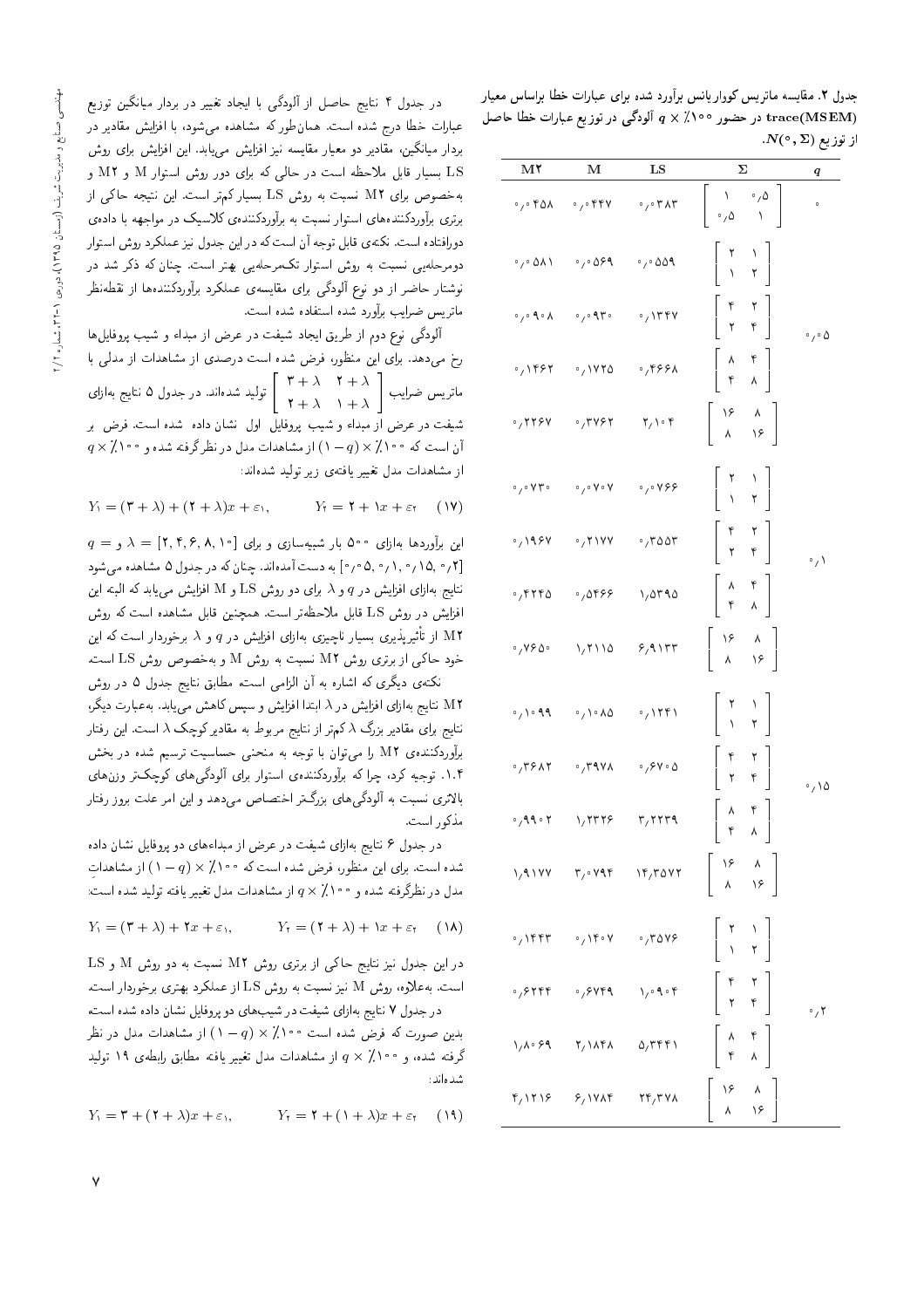| M <sup>Y</sup>                                                |                                                                       | М                                                             | $_{\rm LS}$                                                    |                                                                                                                                                                                                                                                                                                                                                                                                                                                                                                       |                                                                              |                                                                                                                                                  |                            |
|---------------------------------------------------------------|-----------------------------------------------------------------------|---------------------------------------------------------------|----------------------------------------------------------------|-------------------------------------------------------------------------------------------------------------------------------------------------------------------------------------------------------------------------------------------------------------------------------------------------------------------------------------------------------------------------------------------------------------------------------------------------------------------------------------------------------|------------------------------------------------------------------------------|--------------------------------------------------------------------------------------------------------------------------------------------------|----------------------------|
| tr(MSEM)                                                      | MAB                                                                   | tr(MSEM)                                                      | $\bf{M} \bf{A} \bf{B}$                                         | tr(MSEM)                                                                                                                                                                                                                                                                                                                                                                                                                                                                                              | MAB                                                                          | Σ                                                                                                                                                | q                          |
| $(°/°$ $\Delta$ ۳ A)                                          | $\cdot$ , $\cdot$ ۲۴۲                                                 | $(°,°$ ۴۹۳)                                                   | $\cdot$ / $\cdot$ 19                                           | $(°/°$ ۴۶۹)                                                                                                                                                                                                                                                                                                                                                                                                                                                                                           | $\circ$ / $\circ$ $\circ$ $\uparrow$ $\upDelta$                              | $\gamma$ $\Delta$<br>$\frac{1}{\alpha}$<br>À                                                                                                     | $\circ$                    |
| $( \cdot \, , \cdot \, \Delta \vee \vee )$                    | $\cdot$ , $\cdot$ ۲۴۹                                                 | $(°/°$ $\Delta \Delta)$                                       | $\cdot$ , $\cdot$                                              | $(°/°$ $\Delta$ \V)                                                                                                                                                                                                                                                                                                                                                                                                                                                                                   | $\circ$ / $\circ$ o q $\uparrow$                                             | $\frac{1}{1}$                                                                                                                                    |                            |
| $(°/°$ $\Delta$ 9 $(°)$                                       | $\rightarrow$ $\prime$ $\cdot$ $\prime$ $\cdot$ $\prime$              | $(°/°$ $0\land$ $0)$                                          | $\rightarrow$ $\rightarrow$ $\rightarrow$ $\lambda\lambda$     | $(°/°$ $00$ $\lambda$                                                                                                                                                                                                                                                                                                                                                                                                                                                                                 | $\wedge$ , $\circ$ , $\vee$                                                  | $\begin{array}{c} \mathbf{r} \\ \mathbf{r} \end{array}$<br>$\begin{array}{c} \uparrow \\ \uparrow \end{array}$                                   | $\circ$ , $\circ$ $\Delta$ |
| $(°/°$ $^{\circ}$ $^{\circ}$ $^{\circ}$ $^{\circ}$ $^{\circ}$ | $\cdot$ , $\cdot$ $\uparrow$ $\uparrow$ $\uparrow$ $\uparrow$         | $(°/°$ $\Delta \Delta f)$                                     | $\cdot$ , $\cdot$ or 9                                         | $(°/°$ $°$ $\sqrt{0})$                                                                                                                                                                                                                                                                                                                                                                                                                                                                                | $\circ$ $_7 \circ$ $\circ$ $\uparrow \uparrow \uparrow$                      | $\frac{\lambda}{r}$                                                                                                                              |                            |
| $(°/°$ $999)$                                                 | $\cdot$ , $\cdot$ r $\cdot$ r                                         | $(°/°$ YYA)                                                   | $\mathcal{O}_1 \circ \mathcal{M} \circ$                        | $(°/°$ A \ $\theta$ )                                                                                                                                                                                                                                                                                                                                                                                                                                                                                 | $\gamma$ $\gamma$ $\gamma$ $\uparrow$ $\uparrow$ $\uparrow$ $\uparrow$       | $\begin{array}{c} \lambda \xi \\ \lambda \end{array}$<br>$\begin{array}{c} \lambda \\ \lambda \rho \end{array}$                                  |                            |
| $(°/° \Delta° V)$                                             | $\cdot$ , $\cdot$ . $\mathsf{FP}$                                     | $(°/°$ ۴۶۵)                                                   | $\circ$ , $\circ$ . $\circ$ 0                                  | $(\mathcal{M},\mathcal{M})$                                                                                                                                                                                                                                                                                                                                                                                                                                                                           | $\circ$ / $\circ$ . $\circ$ /                                                |                                                                                                                                                  |                            |
| $(°/°$ $^{\circ}$ $^{\circ}$ $^{\circ}$ $^{\circ}$ $^{\circ}$ | $\cdot$ $\cdot$ $\wedge$ $\wedge$ $\vee$                              | $(°/°$ $°$ $\delta$ $^{\circ}$ $)$                            | $\gamma \circ \Delta \Upsilon$                                 | $(°/°$ $68)$                                                                                                                                                                                                                                                                                                                                                                                                                                                                                          | $\ensuremath{^\circ}/\ensuremath{^\circ}$ \rv                                | $\begin{array}{c} \uparrow \\ \uparrow \\ \uparrow \end{array}$                                                                                  | $\cdot$ / $\setminus$      |
| $(°/°$ Y \ $\Delta)$                                          | $\cdot$ , $\cdot$ , $\cdot$                                           | $(°/°$ $°$ Y \)                                               | $\cdot$ , $\cdot$ . $\vee\uparrow$                             | $(\mathcal{O}_f \mathcal{O}_f \mathcal{O}_f)$                                                                                                                                                                                                                                                                                                                                                                                                                                                         | $\mathcal{O}_f \circ \mathcal{O}_f \circ \mathcal{A}$                        | $\begin{array}{cc} \begin{matrix} \lambda & \mathbf{f} \\ \mathbf{f} & \mathbf{f} \end{matrix} \end{array}$                                      |                            |
| $(°/°$ 1 Y $\Delta$ )                                         | $\cdot$ , $\cdot$ ) $\mathsf{r}\, \mathsf{o}$                         | (0,10V)                                                       | $\circ$ / $\circ$ or $\uparrow \uparrow$                       | $(°,$ 1۴۴۸)                                                                                                                                                                                                                                                                                                                                                                                                                                                                                           | $\ensuremath{^\circ}/\ensuremath{^\circ}$ \<br>  $\ensuremath{\mathsf{f}}$ T | $\left \begin{array}{cc} \lambda \beta & \lambda \\ \lambda & \lambda \beta \end{array}\right $                                                  |                            |
| $(°/°$ $^{\circ}$ $^{\circ}$ Y $^{\circ}$ )                   | $\cdot$ , $\cdot$ ) 9 V                                               |                                                               | $\cdot$ , $\cdot$ . $\vee\uparrow$                             | $(\mathop{}\!\mathrel{\scriptscriptstyle\circ}_{\mathbin{/}}\mathop{}\!\mathrel{\scriptscriptstyle\circ}\mathop{}\!\mathrel{\scriptscriptstyle\circ}\mathop{}\!\mathrel{\scriptscriptstyle\circ}\mathop{}\!\mathrel{\scriptscriptstyle\circ}\mathop{}\!\mathrel{\scriptscriptstyle\circ}\mathop{}\!\mathrel{\scriptscriptstyle\circ}\mathop{\scriptscriptstyle\circ}\mathop{\scriptscriptstyle\circ}\mathop{\scriptscriptstyle\circ}\mathop{\scriptscriptstyle\circ}\mathop{\scriptscriptstyle\circ}$ | $\circ$ / $\circ$ $\circ$ AA                                                 | $\begin{array}{c} \n\uparrow \\ \downarrow\n\end{array}$                                                                                         |                            |
| $(°/° \Lambda° V)$                                            | $\cdot$ , $\cdot$ $\cdot$ $\cdot$ $\circ$ $\cdot$                     | $(°/°$ YAY)                                                   | $^{\circ}$ , $^{\circ}$ $^{\circ}$ $\Delta\Delta$              | $(\mathcal{N} \mathcal{N})$ ( $\mathcal{N} \mathcal{N}$                                                                                                                                                                                                                                                                                                                                                                                                                                               | $\circ$ / $\circ$ o k $\delta$                                               | $\begin{array}{c} \nabla \cdot \mathbf{I} \\ \mathbf{Y} \end{array}$<br>$\begin{array}{c} \uparrow \\ \uparrow \end{array}$                      | $\cdot$ 10                 |
| $(°/°$ 1 V۳)                                                  | $\cdot$ , $\cdot$ 190                                                 | $(\circ$ , $\circ$ 9.89)                                      | $\rightarrow$ $\rightarrow$ $\rightarrow$ $\gamma \rightarrow$ | $(\gamma \cdot 101)$                                                                                                                                                                                                                                                                                                                                                                                                                                                                                  | $\gamma \circ \Delta \Delta$                                                 | $\begin{vmatrix} 0 & \lambda \\ \lambda & \lambda \end{vmatrix}$                                                                                 |                            |
| (°/°90)                                                       | $\rightarrow$ $\rightarrow$ $\rightarrow$ $\rightarrow$ $\rightarrow$ | $(\mathcal{O}_f\setminus\mathcal{O}_f\setminus\mathcal{O}_f)$ | $\sim$ $/ \sim 10V$                                            |                                                                                                                                                                                                                                                                                                                                                                                                                                                                                                       |                                                                              | $(e_1 \setminus e \land Y)$ $e_1 \circ Y \circ A$ $\begin{bmatrix} \setminus e & A \\ A & \setminus e \end{bmatrix}$                             |                            |
| (°/°VY°)                                                      | $\cdot$ / $\cdot$ $\uparrow$ 10                                       | $(\mathcal{O}_f \mathcal{O}_f \mathcal{O}_f)$                 | $\rightarrow$ / $\rightarrow$ 18 V                             | $(\mathcal{O}_f \mathcal{O}_f \mathcal{O}_f)$                                                                                                                                                                                                                                                                                                                                                                                                                                                         | $\gamma\gamma$ MVV                                                           | $\left[\begin{array}{cc} \gamma & \gamma \\ \gamma & \gamma \end{array}\right]$                                                                  |                            |
| $(°/°$ AV۴)                                                   | $\cdot$ , $\cdot$ r r r                                               | $(°/°$ $\wedge \wedge$ $\wedge$                               | $\circ$ , $\circ$ . $\wedge \uparrow$                          | $(\mathcal{O}_f\mathcal{O}(\lambda\lambda\mathfrak{A}))$                                                                                                                                                                                                                                                                                                                                                                                                                                              | $\overline{\mathcal{O}}_f \circ \overline{\mathcal{O}}_f$ VV                 | $\begin{bmatrix} \mathbf{r} & \mathbf{r} \\ \mathbf{r} & \mathbf{r} \end{bmatrix}$                                                               | $\cdot$ , $\mathsf{r}$     |
| $(°/°$ 1۳۸)                                                   | $\rightarrow$ $\gamma \circ \Delta$                                   | (2, 0, 1)                                                     | $\circ$ / $\circ$ o $\uparrow$ 9                               | $(\cdot / \cdot \mathsf{YY})$                                                                                                                                                                                                                                                                                                                                                                                                                                                                         | $\gamma\gamma\circ\Delta\mathsf{t}$                                          | $\begin{array}{c} \begin{array}{c} \lambda \end{array} & \mathfrak{r} \\ \mathfrak{r} \end{array}$                                               |                            |
| $(°/°$ 180)                                                   | $\cdot$ , $\cdot$ riqr                                                | $(\cdot, 1119)$                                               | $\gamma \circ \Delta V V$                                      | $(\cdot / \sqrt{88} \lambda)$                                                                                                                                                                                                                                                                                                                                                                                                                                                                         | $\cdot$ , $\cdot$ r r $\circ$                                                | $\begin{array}{c} \lambda \in \mathbb{R}^n, \\ \lambda \in \mathbb{R}^n, \end{array}$<br>$\begin{array}{c} \lambda \\ \lambda \circ \end{array}$ |                            |

جدول ۳. مقایسهی ماتریس ضرایب براورد شده برای براوردکنندههای استوار و کلاسیک توسط دو معیار (MAB و MAB در حضور ۱۰۰٪ Q × ٪ الودگی . وي عبارت عن الردي .<br>در توزيع عبارات خطا حاصل از توزيع (N(° , ∑).

 $\lambda$ 

تقاده از برآوردکنندههای استوار بهمنظور…

استقاده از برآوردکنندههای استوار بهمنظور…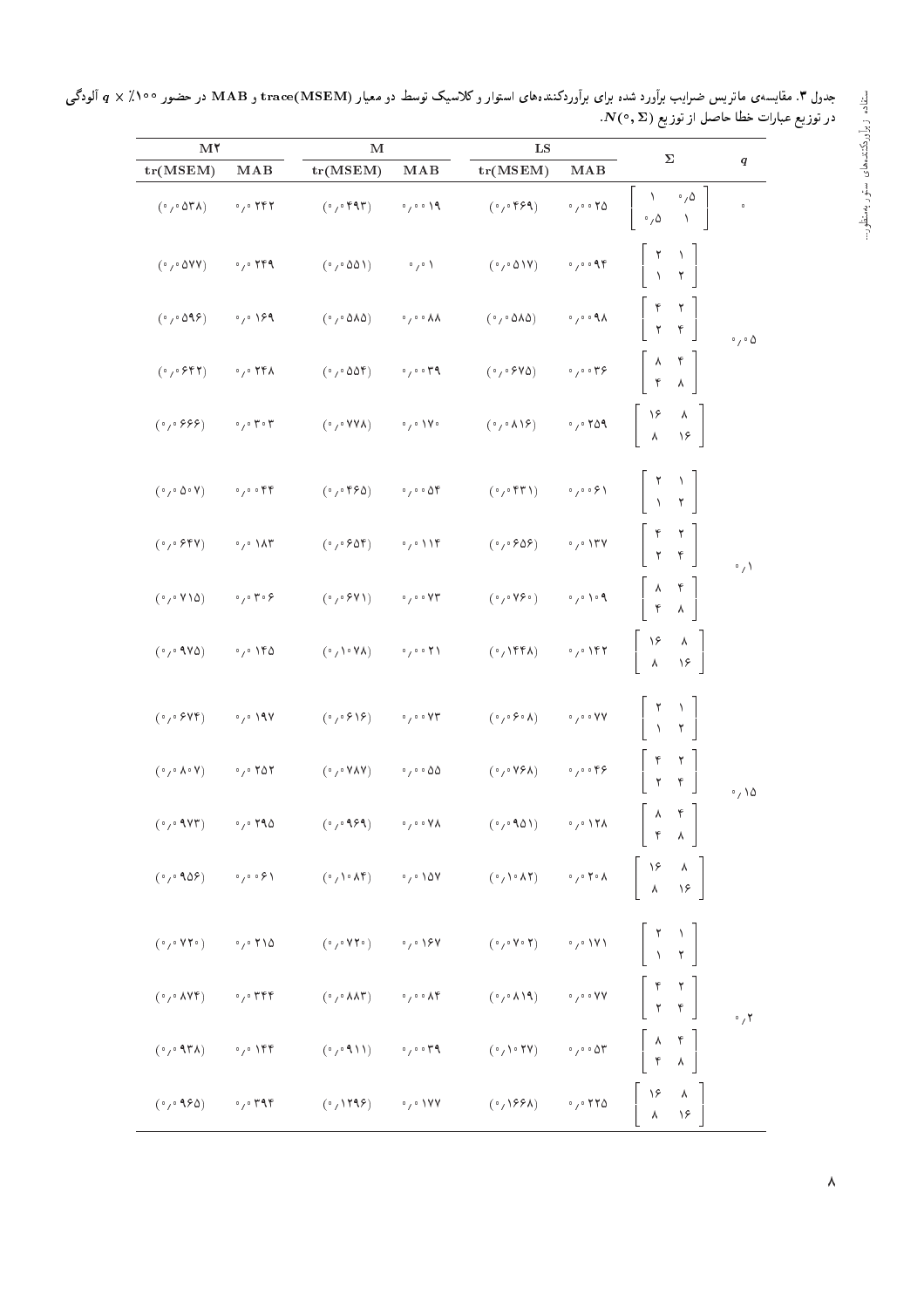| M <sup>Y</sup>                           |                                        |                                                       |                                              | LS                                               |                                |                 |                |                            |
|------------------------------------------|----------------------------------------|-------------------------------------------------------|----------------------------------------------|--------------------------------------------------|--------------------------------|-----------------|----------------|----------------------------|
| tr(MSEM)                                 | MAB                                    | tr(MSEM)                                              | MAB                                          | tr(MSEM)                                         | MAB                            |                 | $\mu$          | q                          |
| $(\sqrt{751})$                           | $\cdot$ / \ \ $\cdot$ \                | (۰٫۰ ۸۱۴)                                             | .1550                                        | $( \cdot \wedge \vee \cdot )$                    | $\sqrt{111}$                   | ٢               |                |                            |
| $(°, r$ vor)                             | $\cdot$ / 1987                         | $(°, \mathcal{N} \cdot \mathcal{F})$                  | $\cdot$ , ۲۳۱۴                               | (0,001)                                          | ۵٫۳۰۵۶                         | $\mathbf{r}$    | $r$            | $\cdot$ , $\circ$ $\Delta$ |
| $(°, r$ ۶۳۵)                             | $\cdot$ , $\cdot$ $\Delta \Delta \tau$ | (°/NAA)                                               | $\cdot$ , $\uparrow \uparrow \cdot \uparrow$ | (0,0)                                            | $\cdot$ , $\circ$ , $\circ$    | —∧              | $\lambda$      |                            |
| $(°, r$ ara)                             | $\cdot$ , $\cdot$ \\ $\lambda$         | $(°, r \vee r \wedge \wedge)$                         | ۲۴۲۵،                                        | $(\lambda, \lambda, \lambda)$                    | 1,1707                         | ۱۶              | $\sqrt{2}$     |                            |
| (0,7YY)                                  | .7770                                  | $(0,1$ rry                                            | $\cdot$ , ۲۸                                 | $(0,1$ ( $\mathcal{V}$                           | $\cdot$ , $\gamma$ 97 $\gamma$ | $\vert$ $\vert$ | $\mathsf{r}$   |                            |
| (0,018V)                                 | .7940                                  | $(°, 7'$ \ Y $°)$                                     | $\cdot$ , $4097$                             | $(0, \text{FT14})$                               | .0879                          | $\mathbf{r}$    | $\uparrow$     | $\cdot$ / $\setminus$      |
| (0, 1999)                                | $\cdot$ , $\cdot$ $\vee$ $\wedge\tau$  | (0, 9090)                                             | $\circ$ , $\circ$ \ $\circ$ \                | $(\lambda/\Delta \Upsilon \Delta \cdot)$         | 1/1119                         | ∣∧              | $\lambda$      |                            |
| $(°, r \wedge \wedge r)$                 | $\circ$ , $\circ$ ۲۶۷                  | $(\lambda, \delta \mathsf{T} \mathsf{T} \mathcal{F})$ | $\lambda$ $\cdot$ $\lambda$ $\mu$ $\lambda$  | (5, 477)                                         | ۲٬۲۳۶۵                         | ۱۶              | $\sqrt{2}$     |                            |
| (°/0° 1°)                                | .7511                                  | (0,70Y)                                               | $\cdot$ , ۳۹۹۹                               | (0, 110, 1)                                      | ٬٫۴۲۲۴                         | $ $ $\uparrow$  | $\mathsf{r}$   |                            |
| $(\lambda/\sqrt{2})$                     | $\cdot$ ,006 $\vee$                    | $(°,$ $9$ Y $*$ A)                                    | $\cdot$ , $VFF$                              | $(0, \lambda \uparrow \Delta \rho)$              | $\cdot$ , 1089                 | $\mathbf{r}$    | $\mathcal{F}$  | $\cdot$ , \ $\circ$        |
| (1111)                                   | $\cdot$ , ۲۴۶۶                         | $(\lambda, \beta \cdot \mathcal{A} \cdot)$            | $\mathcal{N} \cdot \mathcal{N}$              | $(\Upsilon, \Upsilon$                            | 1,8870                         | $\vert \lambda$ | $\wedge$       |                            |
| (0.691)                                  | $\cdot$ , $\cdot$ r                    | (0, 0, 18V)                                           | 1, 9.07                                      | (17, 719)                                        | r, r                           | $\mid \lambda$  | $\sqrt{2}$     |                            |
| $(°,$ ۶۴۶۸)                              | .0169                                  | (0,7Y5)                                               | $\cdot$ , $\circ$ $\circ$ $\circ$ $\circ$    | (0, 1, 0, 0, 0)                                  | $\cdot$ ,067 $\cdot$           | $\vert$ $\vert$ | $\mathsf{r}$   |                            |
| $(1, 8$ r YY)                            | 。 ハ۳ ハハ                                | $(\lambda, \Upsilon \Upsilon \Upsilon \Lambda)$       | ۰٫۰۳۲۳                                       | $(\lambda, \mathbf{f} \cdot \mathbf{V} \lambda)$ | 1/15                           | $\mathbf{r}$    | $\mathfrak{r}$ | $\cdot$ / ۲                |
| $(Y, \cdot \wedge \mathfrak{f} \cdot)$   | ٬٬۶۳۵۴                                 | (T, YYT)                                              | 1,7971                                       | (0, 811)                                         | $Y/T \circ YQ$                 | $\lambda$       | $\lambda$      |                            |
| $(\lambda/\cdot$ Y $\mathcal{S} \cdot )$ | $\cdot$ , \ $\circ$ \ $\circ$          | (11, 717)                                             | ۳٫۰۳۴۳                                       | (11, 100)                                        | ۴٫۴۷۱۴                         | ۱۶              | $\sqrt{2}$     |                            |

جدول ۴. مقایسهی ماتریس ضرایب براورد شده برای براوردکنندههای استوار وکلاسیک توسط دو معیار (mate(MSEM و MAB در حضور ۱۰۰٪ Q x الودگی  $N(\mu, \Sigma_\circ)$  در توزیع عبارات خطای حاصل از توزیع (

جدول ۵. مقایسه ماتریس ضرایب براورد شده برای براوردکنندههای استوار وکلاسیک توسط دو معیار (maB و MAB در حضور °°۱/ x /\ والودگی در عرض از مبداء و شیب پروفایل اول.

| M <sup>Y</sup>                                    |                                                    | М                             |                                            | LS                                                                      |                                         |             |                            |
|---------------------------------------------------|----------------------------------------------------|-------------------------------|--------------------------------------------|-------------------------------------------------------------------------|-----------------------------------------|-------------|----------------------------|
| tr(MSEM)                                          | MAB                                                | tr(MSEM)                      | MAB                                        | tr(MSEM)                                                                | MAB                                     | $\lambda$   | $\boldsymbol{q}$           |
| $(°, \text{YY} \cdot \text{Y})$                   | $\circ$ , $\circ$ 187                              | $(°/°$ f T A)                 | $\circ$ , $\circ$ $\circ$ $\circ$ $\wedge$ | (0,0)                                                                   | $\circ$ , $\circ$ . $\vee$ $\vee$       | $\mathbf 0$ | $\bullet$                  |
| (0,70.8)                                          | $\cdot$ , $\cdot$ $\circ$ $\circ$ $\circ$          | $(\cdot/\)$                   | $\cdot$ , \ $\cdot$ ۴۶                     | $(0,1$ YY $\cdot$ )                                                     | $\cdot$ , $\sqrt{179}$                  | ۲           |                            |
| (°, 7V)                                           | $\cdot$ , $\cdot$ $\Delta$ \ $\Upsilon$            | (°/MA)                        | .00000                                     | (0,980)                                                                 | .79AY                                   | ۴           |                            |
| (0, 70.97)                                        | $\cdot$ , $\cdot$ $\Delta$ ۳ \                     | (0,70.9)                      |                                            | $(\lambda, \text{TTQF})$                                                | $\cdot$ , ۴۶۲۳                          | ۶           | $\cdot$ , $\cdot$ $\Delta$ |
| $(0, T^{\prime}T^{\prime})$                       | $\circ$ , $\circ$ $\wedge$ $\circ$ $\wedge$        | (0,0151)                      | $\cdot$ , 1298                             | (Y, YYS)                                                                | $\cdot$ ,0795                           | ٨           |                            |
| $(\cdot, \mathsf{r} \mathsf{r} \mathsf{r} \cdot)$ | ۲۶۴ ق                                              | $(0, VV_0, \Upsilon)$         | $\cdot$ , ۱۵۱۹                             | $(\Upsilon, V\Upsilon\Upsilon\Upsilon)$                                 | $\cdot$ , $\vee$ $\uparrow$ 9 $\varphi$ | ١٠          |                            |
| (0, 150)                                          | $\circ$ , $\setminus \circ \mathfrak{p}$           | (0,7779)                      | $\cdot$ , ۲۴۶۹                             | (0.7079)                                                                | $\cdot$ / Y Y Y $\cdot$                 | ۲           |                            |
| $(0, \text{FYY})$                                 | $\circ$ , $\circ$ ) $\uparrow \vee$                | $(0,01V_0)$                   | $\cdot$ , $\uparrow$ $\uparrow$ $\uparrow$ | (1, 1111)                                                               | $\cdot$ , 09.04                         | ۴           |                            |
| $(0,7Y\Delta)$                                    | $\circ$ , $\circ$ , $\circ$ 99                     | (0,111)                       | $\cdot$ , ۳۴۵۴                             | $(Y, \lambda)$                                                          | $\cdot$ , YA $\lambda\lambda$           | ۶           | $\cdot$ / $\setminus$      |
| (0, 10)                                           | $\cdot$ , $\cdot$ $\uparrow$ 10                    | (1,9901)                      | $\cdot$ , ۴۹۷۴                             | $(Y,99 \cdot Y)$                                                        | $1/1V \cdot T$                          | ٨           |                            |
| (0,1)                                             | $\cdot$ , $\cdot$ ۳۴۳                              | $(Y, Y \wedge V)$             | $\cdot$ , $\Delta$ ۴۴۱                     | $(9,9$ $177)$                                                           | 1,5948                                  | ١٠          |                            |
| (0, 888)                                          | $\cdot$ , $\lambda \lambda V$                      | (0, 1, 0)                     | $\cdot$ , ۳۸۶۳                             | (0.0518)                                                                | ٬٫۴۱۴۲                                  | ۲           |                            |
| $(°, 5$ YYY $)$                                   | $\cdot$ , $\cdot$ $\uparrow$ $\uparrow$ $\uparrow$ | $(\lambda$ $(1, 1)$           | $\cdot$ , ayvr                             | $(\lambda, 900V)$                                                       | ۰٫۸۶۸۹                                  | ۴           |                            |
| $(0, \text{FVTT})$                                | $\circ$ , $\circ$ $\circ$ $\circ$                  | $(Y, YY \cap \Delta)$         | $\cdot$ , $\lambda$ 56 $\lambda$           | $(Y, Y \uparrow \uparrow \uparrow \uparrow \uparrow \uparrow \uparrow)$ | 1, 2999                                 | ۶           | $\cdot$ , \ $\Delta$       |
| (0, 1, 1)                                         | $\cdot$ , $\cdot$ \ $\circ$ \ $\cdot$              | (Y, YY)                       | $\cdot$ , 9 Y Y $\cdot$                    | $(\Lambda, \Gamma \Gamma \Gamma \Delta)$                                | 1,8101                                  | ٨           |                            |
| (0, 5115)                                         | $\cdot$ , $\cdot$ $\uparrow$ $\uparrow$ $\vee$     | (9,0.5)                       | 1,7799                                     | (11, 10.7)                                                              | 7,1095                                  | ١٠          |                            |
| $(\lambda, \text{KAT4})$                          | ٬٫۳۹۶۱                                             | (0.688)                       | $\cdot$ , 006 $\cdot$                      | $(0, V \wedge \Delta Y)$                                                | ٬٫۵۷۷۱                                  | ٢           |                            |
| $(\lambda, \text{YFA})$                           | $\cdot$ / $\cdot$ $\uparrow$ $\uparrow$            | $(\lambda, 9779)$             | $\cdot$ , $\wedge$ $\cdot$ $\cdot$         | $(Y, Y \cdot Y)$                                                        | $\lambda / \cdot \Lambda V$             | ۴           |                            |
| $( \circ, \lambda \lambda \lambda \tau)$          | $\circ$ , $\circ$ $\wedge$ Y $\circ$               | $(\gamma, \gamma)$            | 1,71.9                                     | (9,01.9)                                                                | 1,8472                                  | ۶           | $\cdot$ , ۲                |
| $(°, Y \setminus Y)$                              | $\cdot$ , $\cdot$ raa                              | $(9, Y \wedge \wedge \wedge)$ | 1,8404                                     | (11, 201)                                                               | Y/YAYA                                  | ٨           |                            |
| (0,100)                                           | $\cdot$ , $\cdot$ $\uparrow$ ) 9                   | (1, 0, 0, 0)                  | 1,9048                                     | (18, 99.9)                                                              | ۲٫۷۴۴۱                                  | ١٠          |                            |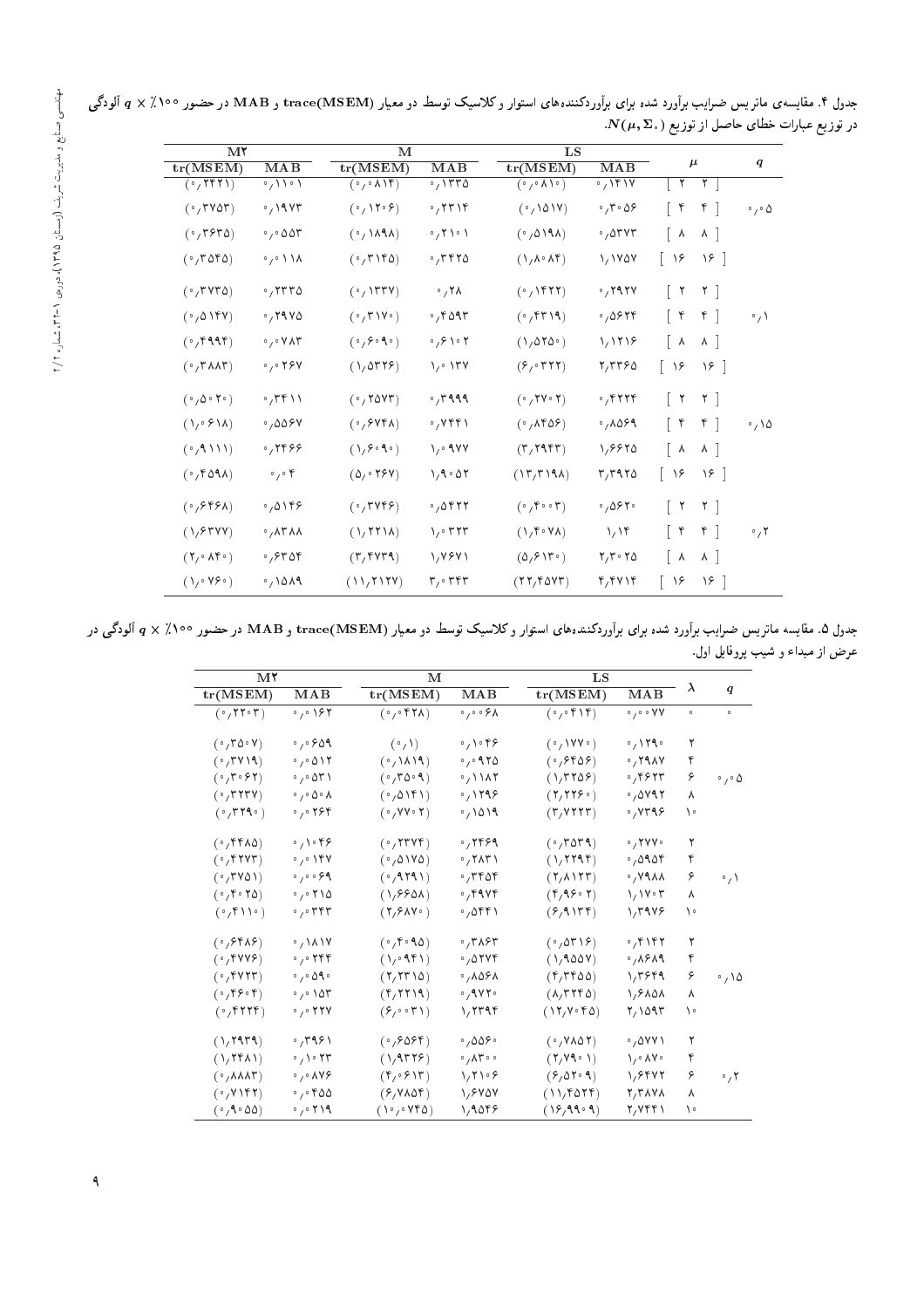| جدول ۶. مقایسه ماتریس ضرایب برآورد شده برای برآوردکنندههای استوار و کلاسیک توسط دو معیار (mace(MSEM و MAB در حضور ° °۱٪ & q ألودگی در |                          |
|---------------------------------------------------------------------------------------------------------------------------------------|--------------------------|
|                                                                                                                                       | عرض از مبداء دو پروفایل. |

| M <sup>Y</sup>                                      |                                              | M                                                            |                                                    | LS                                                         | $\lambda$                                       |    |                            |
|-----------------------------------------------------|----------------------------------------------|--------------------------------------------------------------|----------------------------------------------------|------------------------------------------------------------|-------------------------------------------------|----|----------------------------|
| tr(MSEM)                                            | MAB                                          | tr(MSEM)                                                     | MAB                                                | tr(MSEM)                                                   | MAB                                             |    | $\boldsymbol{q}$           |
| (°, 7°)                                             | $\cdot$ / $\uparrow\uparrow$ / $\uparrow$    | (°/°Vf)                                                      | .1110                                              | (°/°VT4)                                                   | $\cdot$ /۱۳۹۲                                   | ٢  |                            |
| (0,159A)                                            | $\frac{1}{2}$                                | (0,1111)                                                     | $\cdot$ , $\uparrow$ $\uparrow$ $\uparrow$         | (0,1811)                                                   | $\cdot$ , $\gamma$ ۹۲۰                          | ۴  |                            |
| $(°,$ rion)                                         | $\cdot$ / $\cdot$ / 9                        | $(°, \text{1811})$                                           | $\cdot$ , $\mathsf{Y} \mathsf{Y} \cdot \mathsf{Y}$ | $(°, 7 \vee )$                                             | $\cdot$ , $\uparrow$ $\uparrow$ $\vee$ $\circ$  | ۶  | $\cdot$ , $\cdot$ $\Delta$ |
| $(°, r \wedge \wedge r)$                            | $\circ$ , $\circ$ , $\circ$ $\circ$ $\wedge$ | $(0,18\lambda)$                                              | $\cdot$ / $\prime$ / $\cdot$ /                     | (0, 151)                                                   | $\cdot$ , $\circ$ $\circ$ $\circ$               | ٨  |                            |
| (0, 7797)                                           | $\circ$ , $\circ$ , $\circ$ $\circ$ $\circ$  | (0, 1, 1)                                                    | .754                                               | $(0, \lambda Y4T)$                                         | $\cdot$ , $YY$ $\Delta Y$                       | ١٠ |                            |
| $(°, r$ ۶۸۶)                                        | .75                                          | $(0,1$ $\uparrow$ $\uparrow$ $\uparrow$ $\uparrow$           | .701V                                              | $(°, \text{VFT})$                                          | $\cdot$ , $\mathsf{r}\mathsf{v}\mathsf{r}\cdot$ | ٢  |                            |
| $(°, \Delta \Lambda V)$                             | $\cdot$ , $\gamma$ 98 $\gamma$               | (°, 7°, 97)                                                  | $\cdot$ ,۴۷۱۴                                      | $(°,$ f ٢٧١)                                               | $\cdot$ , avra                                  | ۴  |                            |
| (0,088)                                             | $\cdot$ , 1199                               | $(0, \mathfrak{f} \mathsf{V} \mathfrak{f} \mathfrak{d})$     | 0,0991                                             | (0, 1, 1)                                                  | $\cdot$ , $\wedge$ $\wedge$ $\wedge$            | ۶  | $\cdot$ $\wedge$           |
| (0,0)                                               | $\circ$ / $\circ$ / $\circ$ /                | (0, 0, 0)                                                    | $\frac{1}{2}$ , $\frac{1}{2}$                      | $(\lambda/\Delta\Upsilon\Delta\cdot)$                      | 1/1018                                          | ٨  |                            |
| $(°,$ rvar $)$                                      | $\circ$ , $\circ$ $\uparrow$ $\circ$ $\vee$  | (0, V11)                                                     | $\cdot$ , $V \cdot \Delta f$                       | $(Y,YY\cdot Y)$                                            | 1/f1f1                                          | ١۰ |                            |
| $(°, \uparrow \uparrow \uparrow \uparrow \uparrow)$ | $\cdot$ , ۳۹۲ $\cdot$                        | $(°, \uparrow \uparrow \uparrow \uparrow \uparrow \uparrow)$ | $\cdot$ ,۴۱۳۷                                      | (°,70V)                                                    | ۶٬۴۳۵۵                                          | ٢  |                            |
| (0,0.000)                                           | $\frac{1}{2}0091$                            | $(°,$ $9$ V A 9)                                             | .7419                                              | (11Y)                                                      | $\cdot$ , $\wedge$ $\wedge$ $\vee$              | ۴  |                            |
| (1, 110)                                            | $\cdot$ , $\uparrow \cdot \Delta$            | $(\lambda, \lambda$ rs $\lambda)$                            | .47AT                                              | $(\lambda/\lambda f \cdot \lambda)$                        | $1/T$ r $\theta$                                | ۶  | ۰٫۱۵                       |
| (0,100)                                             | $\cdot$ , $\cdot$ $\wedge$ $\wedge$          | $(\lambda, \xi \cdot \xi \cdot)$                             | 1/1.81                                             | $(\Upsilon, \Upsilon \uparrow \Upsilon \uparrow \Upsilon)$ | 1,8880                                          | ٨  |                            |
| (0.050)                                             | $\cdot$ , $\cdot$ $\Delta$                   | $(Y, \text{NAO} \cdot )$                                     | 1,1777                                             | (0, 1601)                                                  | $\mathbf{Y}_1 \setminus \mathbf{Y}_0$           | ۱. |                            |
| (°, 8V)                                             | $\cdot$ , $\uparrow$ $\uparrow$ $\uparrow$   | $(°,$ rv $\vee$                                              | $\cdot$ , or $\tau$                                | (0,7917)                                                   | $\cdot$ ,0041                                   | ٢  |                            |
| $(\lambda, \Delta V \xi \tau)$                      | $\cdot$ / $\wedge$ / $\wedge$ $\cdot$        | $(\lambda, \mathsf{Y}) \cdot \mathsf{Y})$                    | $\lambda_1 \cdots \lambda_r$                       | $(\lambda$ , $\beta$ $\beta$ $\eta$                        | 1/1199                                          | ۴  |                            |
| (Y, Y, Y)                                           | $.4$ ۴۲۹                                     | (Y, YYY)                                                     | 1, 5551                                            | (Y, Y, Y)                                                  | 1/270A                                          | ۶  | $\cdot$ $\prime$           |
| $(Y, \backslash \cdot \backslash f)$                | $\cdot$ , $\circ$ $\wedge$ $\uparrow$ 9      | $(\Upsilon, \Upsilon \vee \Upsilon \wedge \Upsilon)$         | 1,9940                                             | (0, 811)                                                   | Y/YYY                                           | ٨  |                            |
| $(\lambda, V \cdot 9.7)$                            | $\cdot$ , ۳۹۱۴                               | $(f/\lambda)\Delta)$                                         | ۲٫۰۰۰۱                                             | $(\lambda, \lambda \uparrow \uparrow \uparrow)$            | 7,1840                                          | ١۰ |                            |

جدول ۷. مقایسه ماتریس ضرایب براورد شده برای براوردکنندههای استوار و کلاسیک توسط دو معیار (maB و MAB در حضور °°۱٪ × q الودگی در شیب دو پروفایل.

| M٢                                         |                                                  | м                                                                  |                                               | LS                                                          |                                |     |                            |
|--------------------------------------------|--------------------------------------------------|--------------------------------------------------------------------|-----------------------------------------------|-------------------------------------------------------------|--------------------------------|-----|----------------------------|
| tr(MSEM)                                   | MAB                                              | tr(MSEM)                                                           | $\mathbf{M} \mathbf{A} \mathbf{B}$            | tr(MSEM)                                                    | MAB                            | λ   | q                          |
| $(°, \mathsf{rvrf})$                       | $\cdot$ , $\cdot$ $\wedge$ $\wedge$              | (0,10,9)                                                           | $\cdot$ , $\wedge$                            | (0,7099)                                                    | $\cdot$ , ۱۴۷۸                 | ٢   |                            |
| $(°,$ rrar $)$                             | $\cdot$ , $\cdot$ $\uparrow$ $\wedge$ $\uparrow$ | (0, 151)                                                           | $\cdot$ , $\cdot$ 974                         | $(°, \Lambda$ ° (* 1                                        | $\cdot$ , $\mathsf{YAT} \cdot$ | ۴   |                            |
| (0,7790)                                   | $\circ$ , $\circ$ , $\circ$ $\gamma$             | $(0, \mathfrak{p} \mathfrak{p} \mathfrak{p} \mathfrak{p})$         | $\circ$ , $\circ$ 9 $\Lambda$ ۶               | $(\lambda/\Delta \mathbf{r} \cdot \Delta)$                  | $\cdot$ ,۴۱۶۱                  | ۶   | $\cdot$ , $\cdot$ $\Delta$ |
| (0, TTT)                                   | $\cdot$ , $\cdot$ \r \                           | $(°, V \Lambda \Delta \mathcal{F})$                                | $\cdot$ , $\setminus$ $\setminus$ $\setminus$ | $(\Upsilon, \Upsilon, \Upsilon)$                            | $\cdot$ ,095)                  | ٨   |                            |
| $(0, \tau \tau \cdot \Delta)$              | $\circ$ , $\circ$ ) $\circ$ $\uparrow$           | $(\lambda, \text{Y}$ or $\text{Y})$                                | $\cdot$ / $\circ$ / $\uparrow$                | $(Y, Y \wedge Y)$                                           | $\circ$ , $V \circ 54$         | ه ۱ |                            |
| $(°, \Delta f V)$                          | $\cdot$ , ۲۲۴۴                                   | (°, 1VV)                                                           | $\cdot$ , $\mathsf{rr}\mathsf{or}$            | (°, 157)                                                    | $\cdot$ , 1978                 | ٢   |                            |
| (0,0.91)                                   | $\circ$ , $\circ$ f Y \                          | (0, 878V)                                                          | $\cdot$ , 1948                                | $(\lambda, \mathbf{f} \Lambda \mathbf{V})$                  | $\cdot$ ,00 $\lambda$ Y        | ۴   |                            |
| (0,0.19)                                   | $\circ$ , $\circ$ 184                            | $(\lambda, \text{YV1})$                                            | $\cdot$ , $\mathsf{r}$ $\vee$ 0               | $(\mathsf{r}, \mathsf{r}, \mathsf{r})$                      | $\cdot$ , $\wedge$ $\wedge$    | ۶   | $\cdot$ / $\setminus$      |
| (0, 7977)                                  | $\cdot$ , $\cdot$ $\cdot$ 00                     | $(Y, \cdot \wedge \cdot Y)$                                        | $\cdot$ , $\mathsf{r}$ $\wedge\wedge\vee$     | (5, 6, 6, 8)                                                | 1/107Y                         | ٨   |                            |
| (0, 1, 0, 0)                               | $\circ$ , $\circ$ 19 $V$                         | $(T, \mathsf{r} \mathsf{r} \mathsf{v})$                            | $\cdot$ , $\uparrow$ $\wedge$ $\circ$         | (9,9719)                                                    | $1/f \cdot 9.9$                | ۱۰  |                            |
| (0,1101)                                   | $\cdot$ , ۳۹۹۲                                   | $(°, ^{\circ}$ ( $^{\circ}$ / $^{\circ}$ / $^{\circ}$ / $^{\circ}$ | $\cdot$ , $\mathsf{rr}\,\mathsf{ov}$          | $(0, V \setminus A)$                                        | $\cdot$ , 439                  | ٢   |                            |
| $(0, V \setminus \emptyset)$               | $\cdot$ 1088                                     | $(\lambda, \Upsilon$ ۶۹۸)                                          | $\cdot$ , ۴۶۳۳                                | $(Y,$ $557)$                                                | $\cdot$ , $\wedge$ Y $\cdot$ Y | ۴   |                            |
| (0,010V)                                   | $\cdot$ , $\cdot$ A $\cdot$ A                    | $(Y, \Lambda \backslash \Delta V)$                                 | $\cdot$ , $\epsilon$ f av                     | $(0, 9 \text{ AVP})$                                        | $^{\circ}$ , ۲۶۴۹              | ۶   | $\cdot$ , \ $\circ$        |
| (0,0010)                                   | $\circ$ , $\circ$ $\mathsf{r} \circ \mathsf{v}$  | $(\Upsilon, \Upsilon, \Upsilon, \Upsilon)$                         | $\cdot$ , $\wedge$ $\uparrow$ $\uparrow$      | (9,9095)                                                    | 1, 7770                        | ٨   |                            |
| (0,0800)                                   | $\cdot$ , $\cdot$ rvv                            | (9,9)                                                              | $\lambda / \cdot \cdot \Delta \lambda$        | $(1V, \Delta f \Delta \cdot )$                              | 2,1284                         | ه ۱ |                            |
| $(\lambda, \text{TP9})$                    | $\cdot$ , $\gamma$ $\gamma$ $\gamma$ $\gamma$    |                                                                    | ٬٫۵۱۱۱                                        | (°, 9790)                                                   | $\cdot$ ,0014                  | ٢   |                            |
| $(\lambda, \text{VTT})$                    | $\cdot$ ,۳۷۵۸                                    | $(Y, \cdot \nabla S)$                                              | $\cdot$ , $Y$ $Y \setminus Y$                 | $(\mathbf{r}, \mathbf{s} \mathbf{s} \mathbf{v} \mathbf{r})$ | ۱٬۱۴۳۳                         | ۴   |                            |
| $(\lambda \cdot \Delta V)$                 | $\cdot$ , ۲۴ $\cdot$ ۳                           | $(Y, \mathsf{TT})$                                                 | $\mathcal{N}_f \circ \mathcal{N}$             | $(\Lambda, \cdot \Gamma \Delta \Gamma)$                     | 1, 111                         | ۶   | $\cdot$ , ۲                |
| $(\lambda, \lambda \lambda \lambda)$       | $\cdot$ , 19۳۶                                   | (Y, Y,Y)                                                           | 1,794                                         | (1r,rr0)                                                    | 7,7079                         | ٨   |                            |
| $( \cdot , \lambda \lambda \vee \lambda )$ | $\cdot$ , \\YY                                   | (17,790)                                                           | 1,8799                                        | (55,855)                                                    | <b>٢,٧٧٨١</b>                  | ١٠  |                            |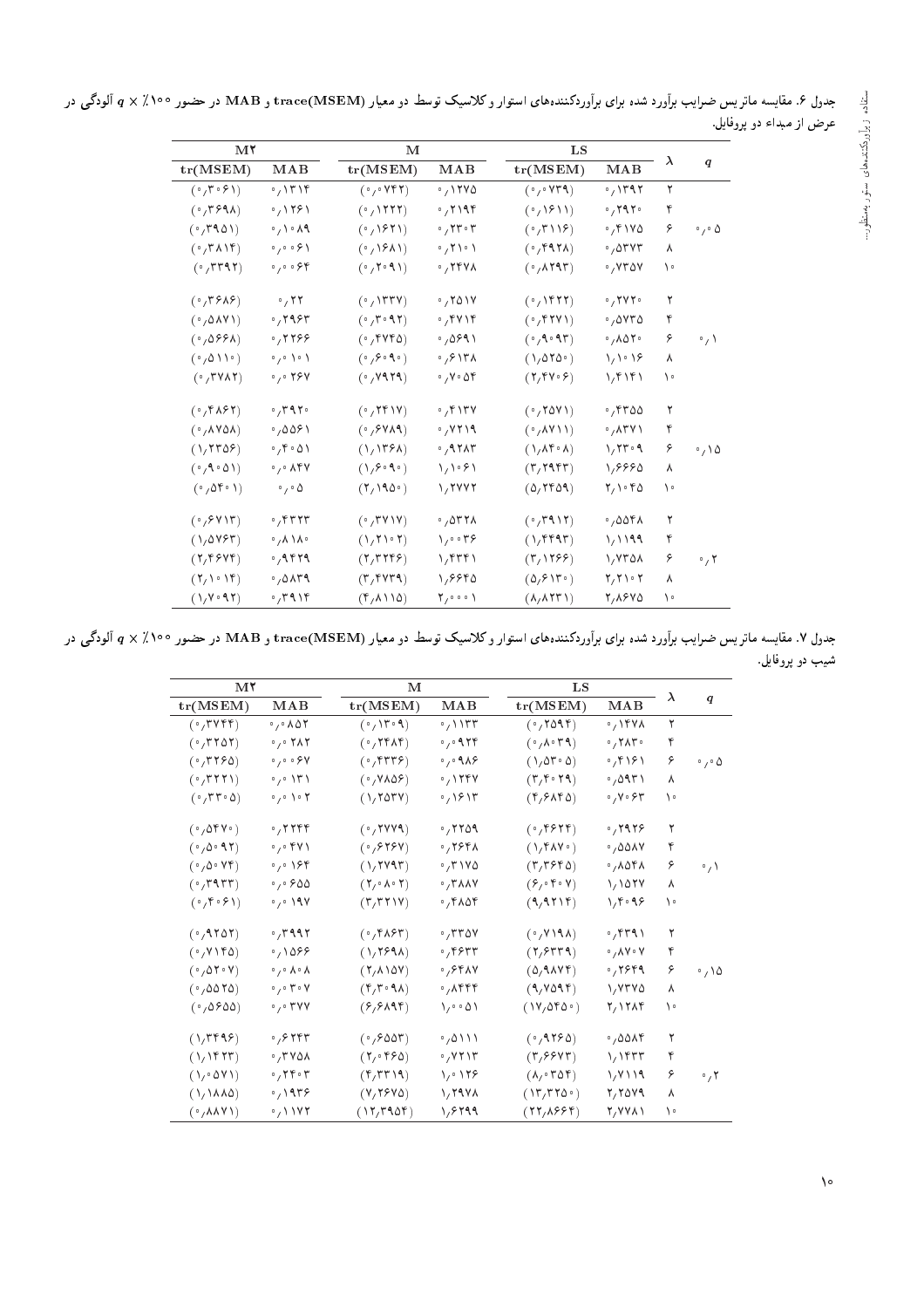$\pm$ جنان که از جدول ۷ مشاهده می شود، روش M و M نسبت به روش LS ـــ بهازای افزایش در p و  $\lambda$  ـــ از حساسیت کم,تری برخوردارند. همچنین مانند قبل، روش استوار دومرحلهیی از عملکرد بهتری نسبت به روش استوار تکمرحلهیی برخوردار است.

# ۶. نتىچەگىرى

در این مقاله، دو روش استوار شامل «برآورد M تکمرحلهیی» و «برآورد M دو مرحله یی» برای برآورد پارامترهای پروفایل خطی ساده چندمتغیره ارائه شده است. برای این منظور در هر دو برآوردکنندهی پیشنهادی از تابع بایاسکوئر استفاده شده است. برآوردكنندههاي پيشنهادي با برآوردكنندهي حداقل مربعات بهعنوان يک برآوردكنندهي <mark>كلاسيک مورد مقايسه قرار گرفت. مطالعات شبي</mark>هسازی بهمنظور ارزياب<sub>ی</sub> استواری و کارایی برآوردکنندهها انجام شد و بهمنظور اندازهگیری استواری از دومعیار نقطهی xOvyO u=Wv xrY=L G}=Dv xm CU= xOW xO=iDU= IF Q}F -=D `@=D w BP CUmW برتری روش های استوار نسبت به روش کلاسیک است. بهمنظور اندازهگیری کارایی

نیز از دو معیار میانگین مطلق اریبی (MAB) و اثر ماتریس میانگین مربعات خطا  $\text{trace(MSEM)}$  أستفاده شده است.

نتایج شبیهسازی نشان دادکه برای آلودگی های کوچک عملکرد برآورد کنندهها تقریباً یکسان است؛ اما برای آلودگی های متوسط و بزرگ برآوردکنندههای استوار از<br>سایر سال عملکرد بسیار بهتری نسبت به برآوردکننده کلاسیک برخوردارند. همچنین قابل ذکر است که برآورد M دومرحلهیی نسبت به برآورد M تکمرحلهیی برای ألودگی های متوسط و بزرگ از عملکرد مطلوبتري برخوردار است؛ در حالي كه براي آلودگي هاي كوچك برآورد M تكمرحلهيى نتايج قابل قبول ترى حاصل مىسازد. در حالت كلى، حساسیت برآوردکنندههای پیشنهادی بهخصوص برآورد M دومرحله بی نسبت به تغییرات در توزیع عبارات خطا و پارامترهای مدل در مقایسه با برآوردکنندهی کلاسیک  ${\rm M}$  بسیار کم تر است. از این $_{\rm u}$  برآوردکننده های پیشنهادی بهخصوص برآوردکننده ${\rm M}$ دومرحلهیی بهمنظور برآورد ضرایب بروفایلها در فاز ۱ با هدف دست یابی به مدل تحت کنترل برای انجام عملیات پایش در فاز ۲ پیشنهاد می شود. در ادامه تحقیق حاضر، بررسی عملکرد برآوردکنندههای پیشنهادی در حضور مشاهدات خودهمبسته مورد نظر نوسندگان مقاله است.

بانوشتها

- 1. profile
- 2. Huber
- 3. Bisquare
- 4. maximum-likelihood estimation (MLE)
- 5. iteratively reweighted least squares (IRLS)
- 6. breakdownpoint (BP)
- 7. in
uence function (IF)
- 8. mean bias matrix (MBM)
- 9. mean square error matrix (MSEM)
- 10. sensitivity curve
- 11. mean absolute bias (MAB)

#### References) منابع

- 1. Kang, L. and Albin, S.L. "On-line monitoring when the process yields a linear profile", Journal of Quality Technology,  $32(4)$ , pp. 418-426 (2000).
- 2. Kim, K., Mahmoud, M.A. and Woodall, W.H. "On the monitoring of linear profiles", Journal of Quality Technology,  $35(3)$ , pp. 317-328 (2003).
- 3. Mahmoud, M.A. and Woodall, W.H. \Phase I analysis of linear profiles with calibration applications", Technometrics,  $46(4)$ , pp. 377-391 (2004).
- 4. Noorossana, R., Amiri, A. and Soleimani, P. "Monitoring process performance using linear profiles", Proceedings of the 3rd International Industrial Engineering Conference, Tehran, Iran (2004).
- 5. Gupta, S., Montgomery, D.C. and Woodall, W.H. \Performance evaluation of two methods for online monitoring of linear calibration profiles", International Journal of Production Research, 44(10), pp. 1927-1942 (2006).
- 6. Mahmoud, M.A., Parker, P.A., Woodall, W.H. and Hawkins, D.M. "A change point method for linear profile data", Quality and Reliability Engineering International,  $23(2)$ , pp. 247-268 (2007).
- 7. Mahmoud, M.A. "Phase I analysis of multiple linear regression profiles", Communications in Statistics, Simulation and Computation, 37(10), pp. 2106-2130 (2008).
- 8. Amiri, A., Eyvazian, M., Zou, Ch. and Noorossana, R. "A parameters reduction method for monitoring multiplelinear regression profiles", International Journal of  $Advanced$  Manufacturing Technology,  $58(5-8)$ , pp. 621-629 (2012).
- 9. Kazemzadeh, R.B., Noorossana, R. and Amiri, A. "Phase I monitoring of polynomial profiles",  $Commu$ nications in Statistics-Theory and Methods,  $37(10)$ , pp. 1671-1686 (2008).
- 10. Kazemzadeh, R.B., Noorossana, R. and Amiri, A. \Phase II monitoring of autocorrelated polynomial pro-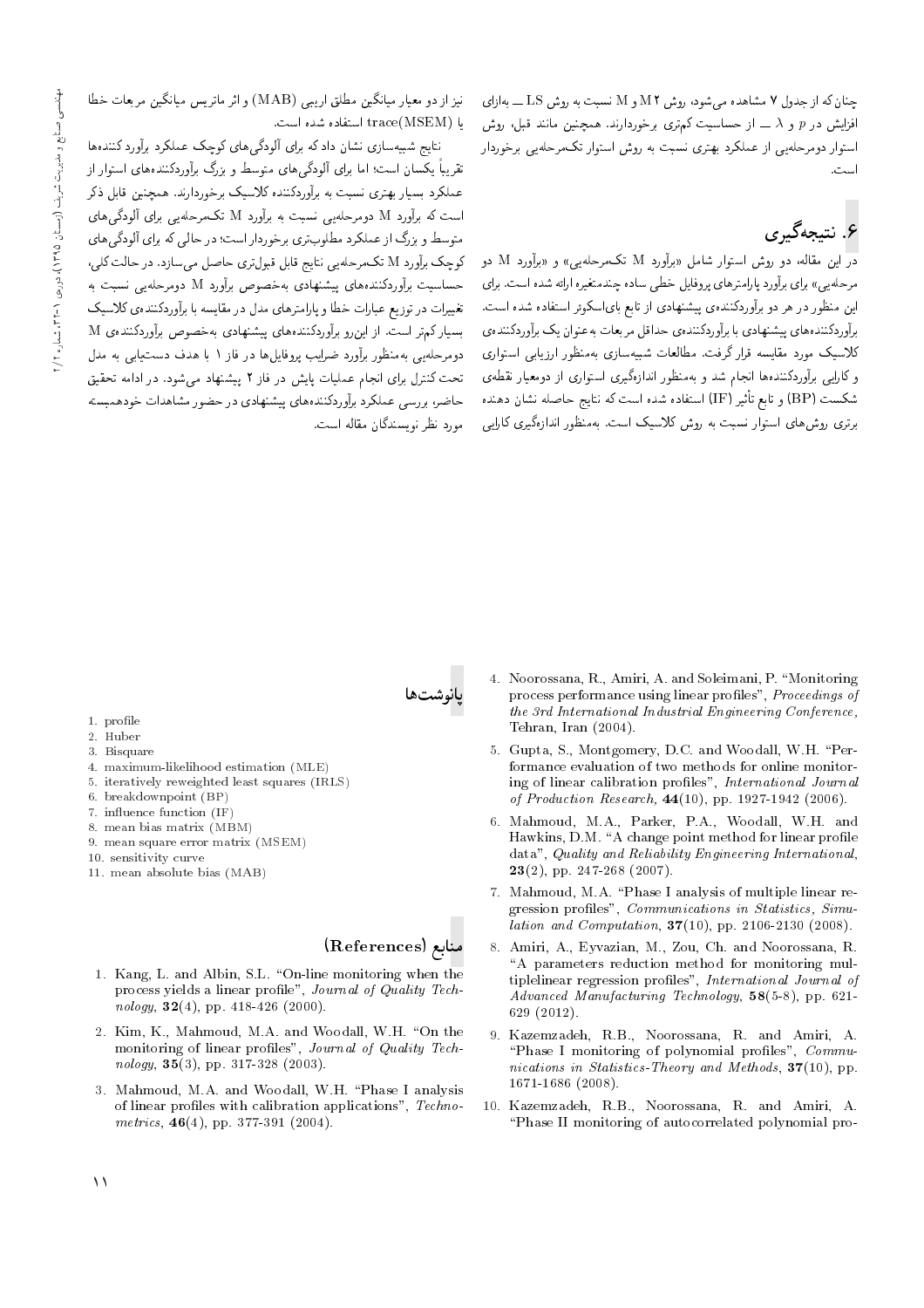files in  $AR(1)$  processes", Scientia Iranica, 17(1), pp. 12-24 (2010).

- 11. Ding, Y., Zeng, L. and Zhou, S. \Phase I analysis for monitoring nonlinear profiles in manufacturing processes", Journal of Quality Technology, 38(3), pp. 199- 216 (2006).
- 12. Williams, J.D., Woodall, W.H. and Birch, J.B. "Statistical monitoring of nonlinear product and process quality profiles", Quality and Reliability Engineering International,  $23(8)$ , pp. 925-941 (2007).
- 13. Vaghefi, A., Tajbakhsh, S.D. and Noorossana, R. "Phase II monitoring of nonlinear profiles",  ${\it Communications}$ in Statistics-Theory and Methods,  $38(11)$ , pp. 1834-1851 (2009).
- 14. Saghaei, A., Noorossana, R., Eyvazian, M. and Vaghe, A. "Statistical monitoring of multivariate linear profiles", Proceedings of the 2008 IEEE IEEM, pp. 2037-2040 (2008).
- 15. Noorossana, R., Eyvazian, M. and Vaghefi, A. "Phase II monitoring of multivariate simple linear profiles", Computers & Industrial Engineering,  $58(4)$ , pp. 563-570  $(2010).$
- 16. Noorossana, R., Eyvazian, M., Amiri, A. and Mahmoud, M. "Statistical monitoring of multivariate multiple linear regression profiles in phase I with calibration application", Quality and Reliability Engineering International,  $26(3)$ , pp. 291-303 (2010).
- 17. Montgomery, D.C., Peck, E.A. and Vining, G.G., Introduction to Linear Regression Analysis, John Wiley and Sons, New York (2012).
- 18. Maronna, R.A., Martin, R.D. and Yohai, V.J., Robust Statistics: Theory and Methods, John Wiley and Sons, New York (2006).
- 19. Asadzadeh, S., Aghaie, A. and Shahriari, H. \Monitoring dependent process steps using robust cause-selecting

xO=iDU= =@ wx@U=Lt =Q C^(1) <sup>=</sup> P<sup>n</sup> i=<sup>1</sup> <sup>w</sup><sup>i</sup>0ub<sup>i</sup> b(1) ub T i b(1) T} QD=t "3 "O}vm x@U=Lt b(1) <sup>=</sup> Cb(1) =jCb(1) <sup>1</sup>=p u; R=

$$
\widehat{\beta}^{(k)}
$$
۰. با ین فرض که یک براورد قبلی از 
$$
\widehat{\beta}^{(k-1)} \circ \widehat{\beta}^{(k-1)}
$$
و ر
$$
\widehat{\Sigma}^{(k-1)} \circ \widehat{\beta}^{(k-1)}
$$
و پا جایگذاری 
$$
\widehat{\beta}^{(k-1)} \circ \widehat{\beta}^{(k-1)}
$$
و پا جایگذاری ( $(\widehat{\Sigma}^{(k)})$ و پا جایگذاری ( $\widehat{\Sigma}^{(k)}$ )

. اگر قدر مطلق تفاوتهای نسبی برای تمام اجزای ماتریس های  $\widehat{\beta}^{(k)}$  و ا $\widehat{\beta}^{(k-1)}$ و قدر مطلق تفاوتهاى نسبى براى تمامى نرمهاى ماهالانوبيس باقىماندههاى کوچک تر از مقدار مفروض 8 باشد، فرایند در  $\widehat{u}_{i}\left(\widehat{\beta}^{(k-1)}\right)$  کوچک تر از مقدار مفروض 8 باشد، فرایند در  $\widehat{\beta}^{(k-1)}$  $k$ تکرار  $k$ ام متوقف می شود.

# ب) الگوريتم برآوردكنندهى M دومرحلهيى

<mark>در</mark> مرحلهى اول با استفاده از الگوريتم بخش قبل يک ماتريس ضرايب نهايى را با استفاده از برآوردکننده $M$  برای هر پروفایل به دست می $\check{\theta}$ وریم. حال با فرض در control charts", Quality and Reliability Engineering International,  $25(7)$ , pp. 851-874 (2009).

- 20. Asadzadeh, S., Zerehsaz, Y., Saghaei, A. and Aghaie, A. "Compound-estimator based cause-selecting control chart for monitoring multistage processes", Communications in Statistics-Simulation and Computation, 40(3), pp. 322-344 (2013).
- 21. Jearkpaporn, D. Montgomery, D.C., Runger, G.C. and Borror, C.M. "Model-based process monitoring using robust generalized linear models", International Journal of *Production Research*,  $43(7)$ , pp. 1337-1354 (2005).
- 22. Ebadi, M. and Shahriari, H. "Robust estimation of parameters in simple linear profiles using M-stimators"  $Communications$  in Statistics  $= Theory$  and Methods, 43(10), pp. 4308-4323 (2013).
- 23. Shahriari, H., Ahmadi, O. and Shokouhi, A.H. "A twostep robustestimation of the process mean using Mestimator", Journal of Applied Statistics, 38(6), pp. 1289-1301 (2011).
- 24. Shahriari, H., Ahmadi, O. and Shokouhi, A.H. "A twophase robust estimation of process dispersion using Mestimator", Journal of Industrial and Systems Engineering,  $4(1)$ , pp. 47-58 (2010).
- 25. Noorossana, R., Saghaei, A. and Amiri, A., Statistical Analysis of Profile Monitoring, John Wiley & Sons, Inc., New Jersey (2011).
- 26. Huber, P.J., Robust Statistics, John Wiley, New York (1981).
- 27. Kudraszow, N.L. and Maronna, R.A. \Estimates of MM type for the multivariate linear model", Journal of Multivariate Analysis,  $102(9)$ , pp. 1280-1292 (2011).
- 28. Maronna, R.A. "Robust M-estimators of multivariate location and scatter", Ann. Statist,  $4(1)$ , pp. 51-67 (1976).
- 29. Jain, K., Singh, S. and Sharma, S. "Restricted estimation in multivariate measurement errorregression model", Journal of Multivariate Analysis, 102(2) , pp. 264-280 (2011).

الف) الگوريتم برآوردكنندهي M تکمرحلهيبي

<mark>در</mark> این بخش الگوریتم مورد استفاده برای برآورد ضرایب پروفایل خطی ساده چندمتغیره با استفاده از برآوردکنندهی  $M$  تشریح میشود. لازم به ذکر است که این الگوریتم شکل تصحیح شدهی الگوریتم ارائه شده توسط کودراسوو و مارونا<sup>[۲۷]</sup><br>باید استانستان مه منظور استفاده برای برآوردکننده ی  $M$  است.

- ۰۱ با استفاده از روش زیر نمونهگیری تعریف شده توسط مارونا و همکاران<sup>[۱۸]</sup> یک<br>به تعداد استفاده است برآورد اولیه برای ماتریس ضرایب و ماتریس کوواریانس حاصل می شود که به ترتیب با  $\widehat{\beta}^{(\cdot)}$  و  $\widehat{\Sigma}^{(\cdot)}$  نمایش داده میشوند.
- $\lambda \leq i \leq n$  وزن های  $\bigvee_{i=1}^n u_i = W\left(d_i\left(\widehat{\beta}^{(\cdot)},\widehat{\Sigma}^{(\cdot)}\right)/\widehat{\sigma}(d_i)\right)$  . ۲ محاسبه می $\hat{\sigma}(d_i)$ ، در اُن  $\widehat{\sigma}(d_i)$  با استفاده از آمارهی MAD به دست می $\Psi$ . سپس از این وزن $a$ ا بهمنظور محاسبه $\widehat{\beta}^{(1)}$  بهوسیلهی روش حداقل مربعات موزون استفاده مے شود.

پيوست